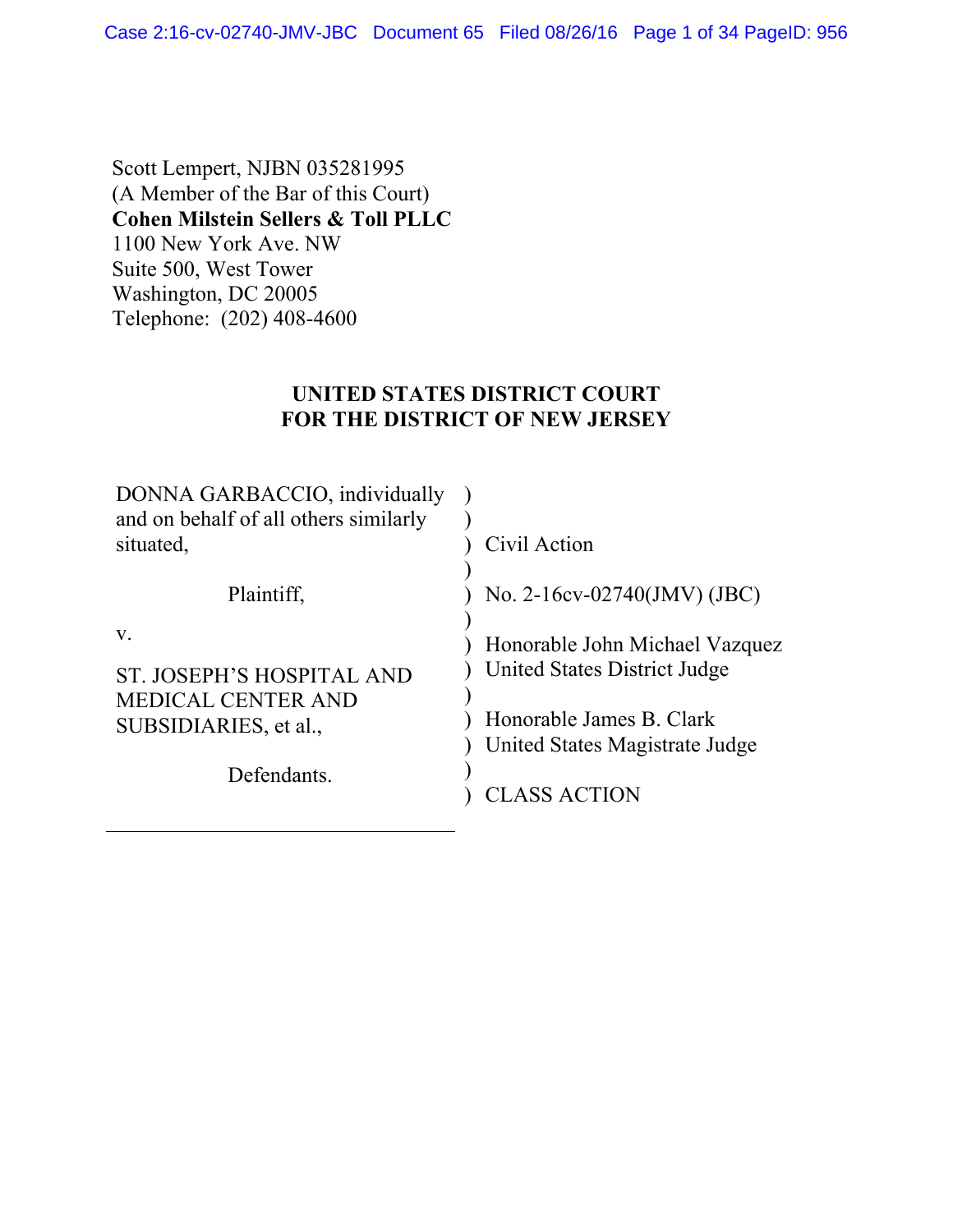) ) ) ) ) ) ) ) ) ) )

MARY LYNN BARKER, ANNE MARIE DALIO, AND DOROTHY FLAR, individually and on behalf of all others similarly situated,

Plaintiff,

v.

ST. JOSEPH'S HOSPITAL AND MEDICAL CENTER AND SUBSIDIARIES, et al.,

Defendants.

### **MEMORANDUM IN SUPPORT OF PLAINTIFF GARBACCIO'S MOTION TO APPOINT INTERIM LEAD PLAINTIFF AND INTERIM CO-LEAD COUNSEL**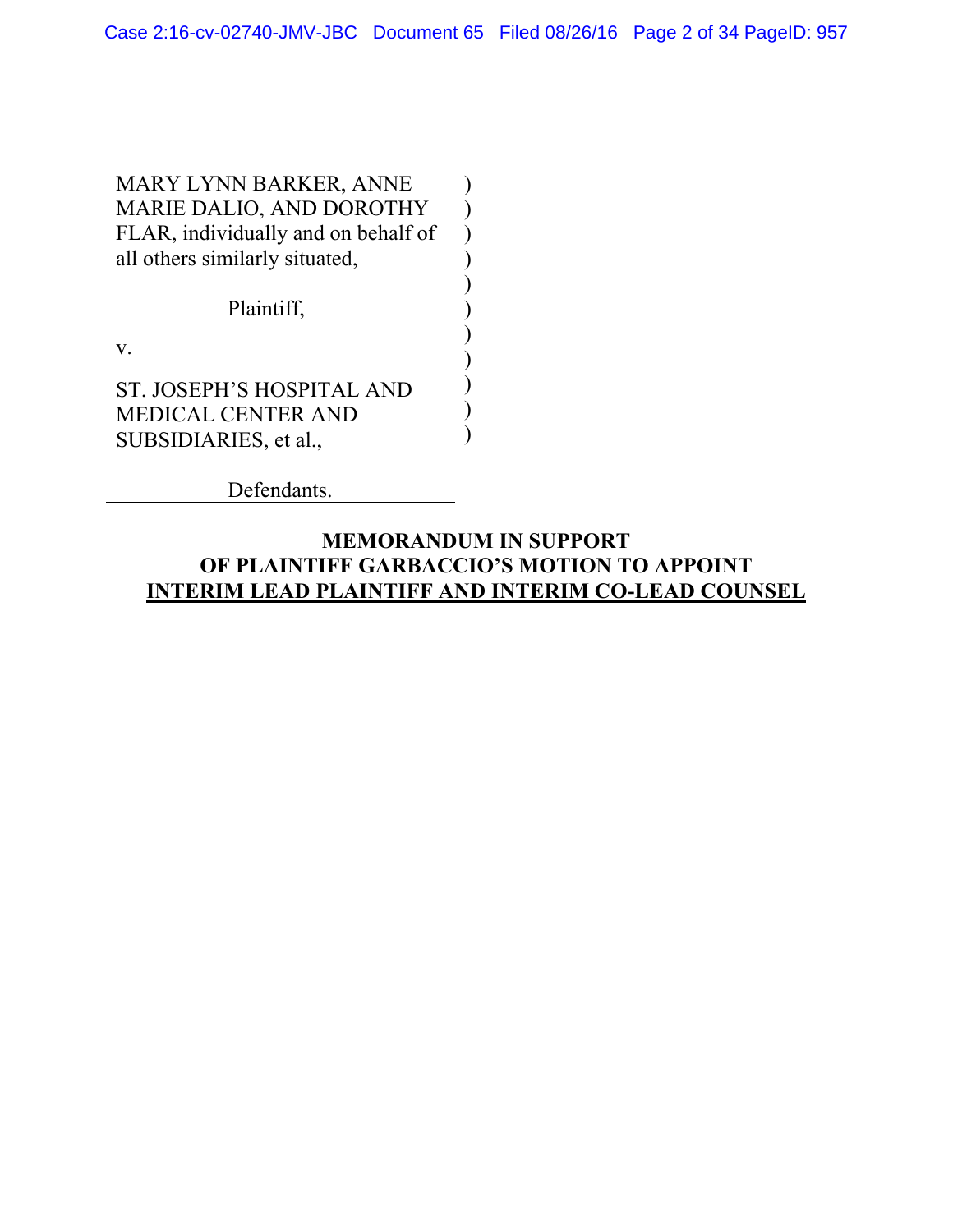# **TABLE OF CONTENTS**

# Page

| $\Pi$ .    |             |                                                                                                                                 |    |
|------------|-------------|---------------------------------------------------------------------------------------------------------------------------------|----|
|            |             |                                                                                                                                 |    |
| Α.         |             | The Court Should Appoint Plaintiff Garbaccio as Interim Lead Plaintiff6                                                         |    |
| <b>B</b> . |             | Establishing a Leadership Structure Will Ensure Efficient Prosecution of                                                        |    |
| C.         |             | Cohen Milstein and Keller Rohrback Are Uniquely Qualified to Best                                                               |    |
|            |             | Garbaccio's Counsel Conducted a More Thorough Investigation and                                                                 |    |
|            | $2_{\cdot}$ | Cohen Milstein and Keller Rohrback Have Extensive Experience in<br>ERISA Class Action Litigation and Unparalleled Experience in |    |
|            | 3.          | Cohen Milstein and Keller Rohrback Have Abundant Resources to                                                                   | 24 |
|            |             |                                                                                                                                 | 25 |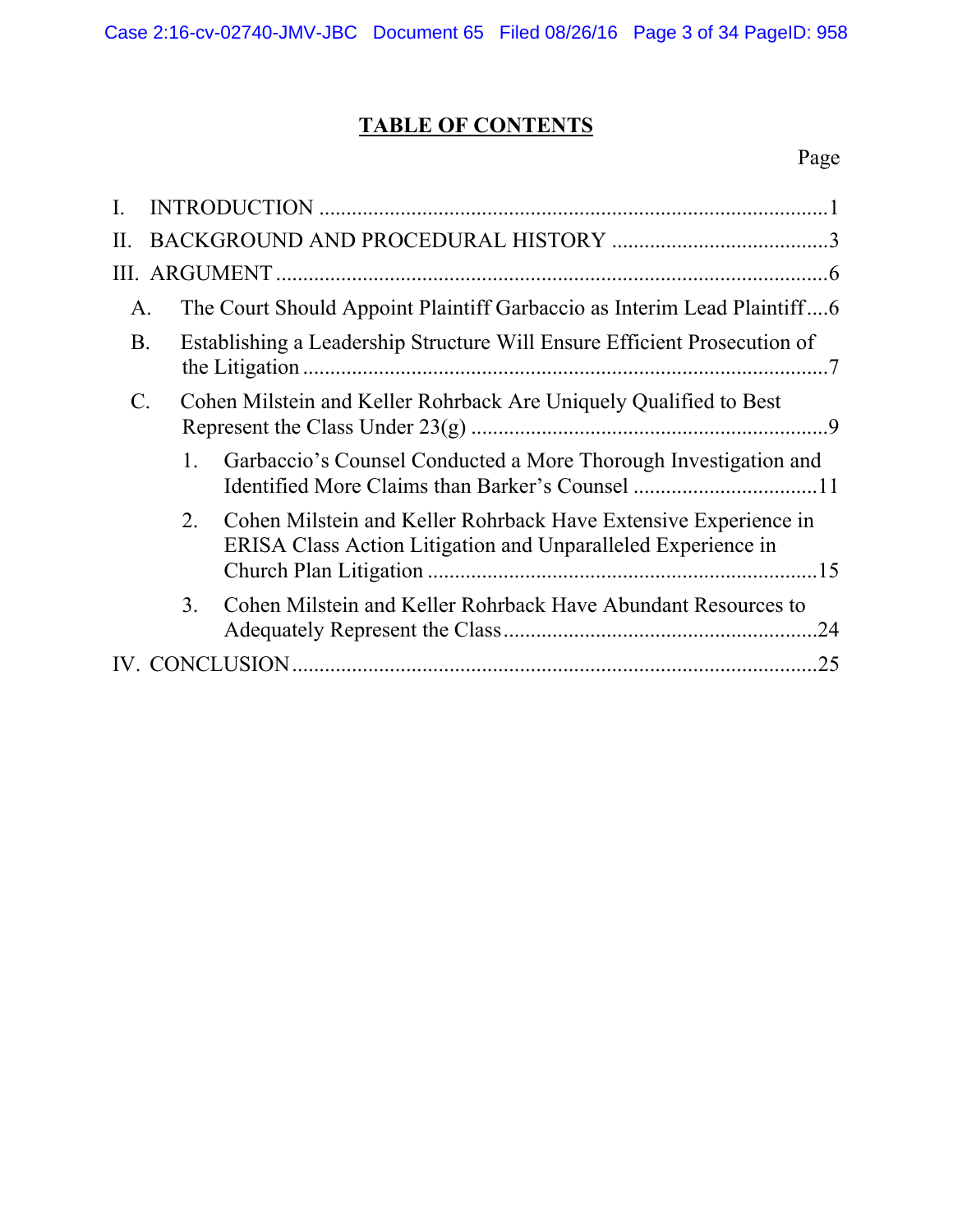# **TABLE OF AUTHORITIES**

**CASES**

# **Page(s)**

| Adedipe v. U.S. Bank, Nat'l Ass'n,                                                                 |  |
|----------------------------------------------------------------------------------------------------|--|
| In re Bendectin Litig.,                                                                            |  |
| Carver v. Presence Health Network,                                                                 |  |
| Chavies v. Catholic Health East,                                                                   |  |
| Crocker v. KV Pharmaceutical Co.,                                                                  |  |
| In re Digital Domain Media Grp. Inc.,<br>No. 12-12568 BLS, 2012 WL 6135353 (Bankr. D. Del. Dec. 7, |  |
| Dukes v. Wal-Mart,                                                                                 |  |
| Griffith v. Providence Health & Servs.,                                                            |  |
| Hodges v. Bon Secours,                                                                             |  |
| In re Interest Rate Swaps Antitrust Litigation,                                                    |  |
| Kaplan v. Saint Peter's Healthcare Sys.,                                                           |  |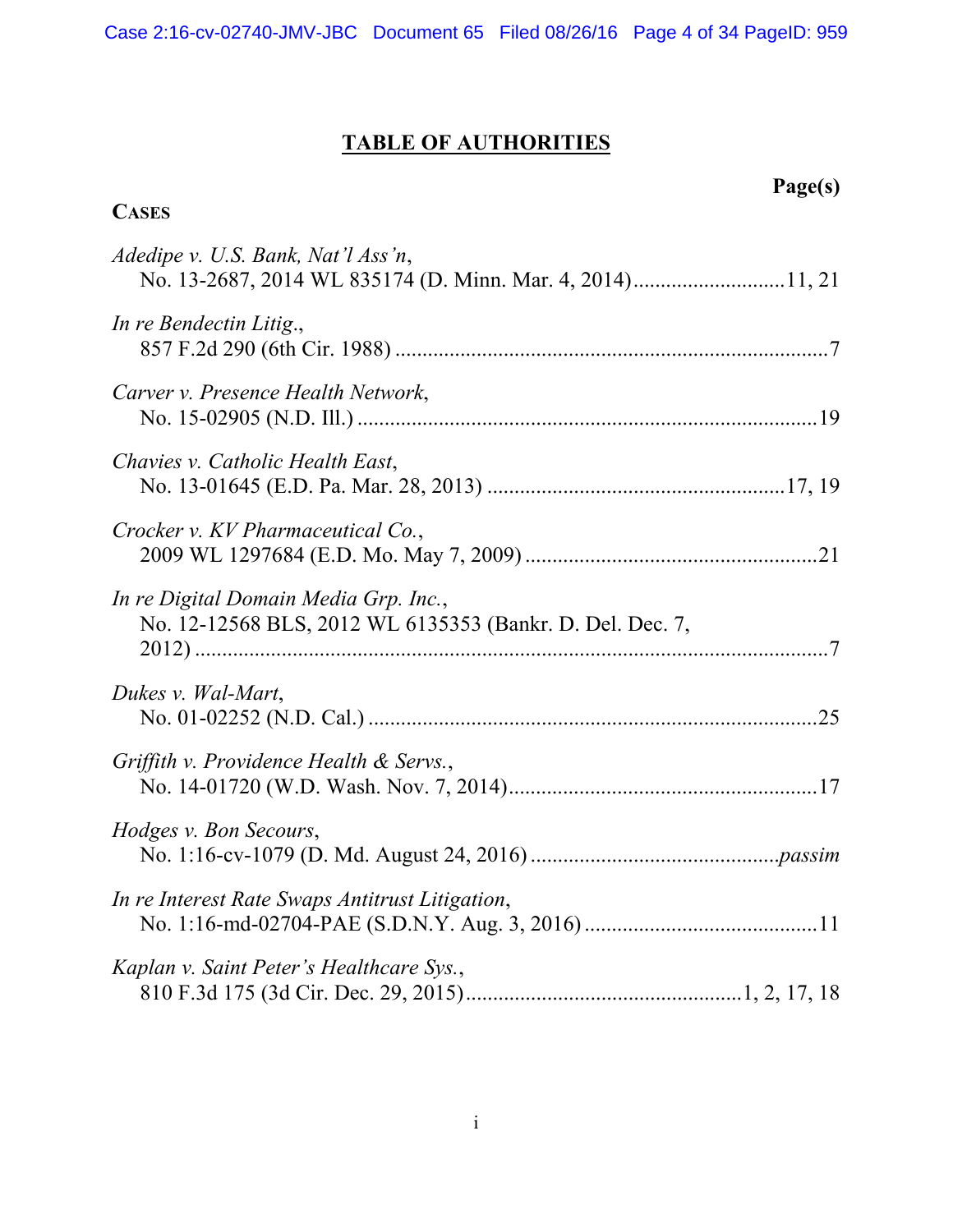| Kaplan v. Saint Peter's Healthcare Sys.,<br>No. 13-02941, 2014 WL 1284854 (D.N.J. 2014), aff'd, 810 F.3d                                                           |
|--------------------------------------------------------------------------------------------------------------------------------------------------------------------|
| Lann v. Trinity Health Corp.,                                                                                                                                      |
| Medina v. Catholic Health Initiatives,                                                                                                                             |
| Medina v. Catholic Health Initiatives,                                                                                                                             |
| In re New Jersey Tax Sales Certificates Antitrust Litig.,                                                                                                          |
| Nowak v. Ford Motors Co.,<br>240 F.R.D. 355 (E.D. Mich. 2006) (appointing Keller Rohrback as<br>Interim Co-lead Counsel "because of their extensive experience")21 |
| Outten v. Wilmington Tr. Corp.,                                                                                                                                    |
| Overall v. Ascension Health,                                                                                                                                       |
| Owens v. St. Anthony Med. Ctr., Inc.,                                                                                                                              |
| Rollins v. Dignity Health,                                                                                                                                         |
| Rollins v. Dignity Health,                                                                                                                                         |
| <i>Rollins v. Dignity,</i><br>No. 13-01450, 2014 WL 6693891 (N.D. Cal Nov. 26, 2014)17                                                                             |
| Sanzone v. Mercy Health,                                                                                                                                           |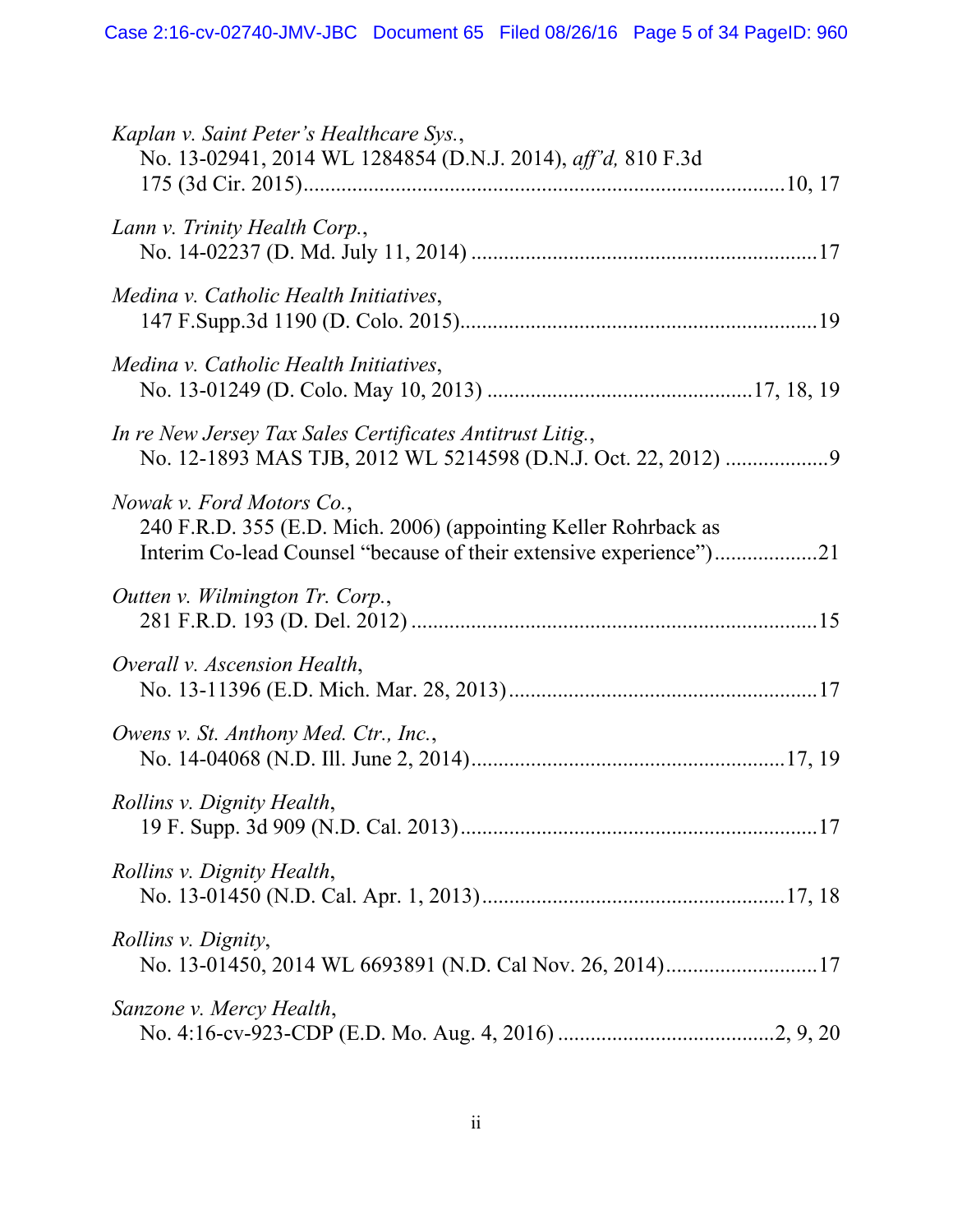| Stapleton v. Advocate Health Care Network & Subsidiaries,                                     |  |
|-----------------------------------------------------------------------------------------------|--|
| Stapleton v. Advocate Health Care Network,                                                    |  |
| Thomas v. Gerber Prod. Co.,<br>No. CIV.A. 12-1098 JLL, 2012 WL 1606627 (D.N.J. May 8, 2012)15 |  |
| Thorkelson v. Publ'g House of Evangelical Lutheran Church in Am.,                             |  |
| <b>STATUTES</b>                                                                               |  |
|                                                                                               |  |
|                                                                                               |  |
|                                                                                               |  |
|                                                                                               |  |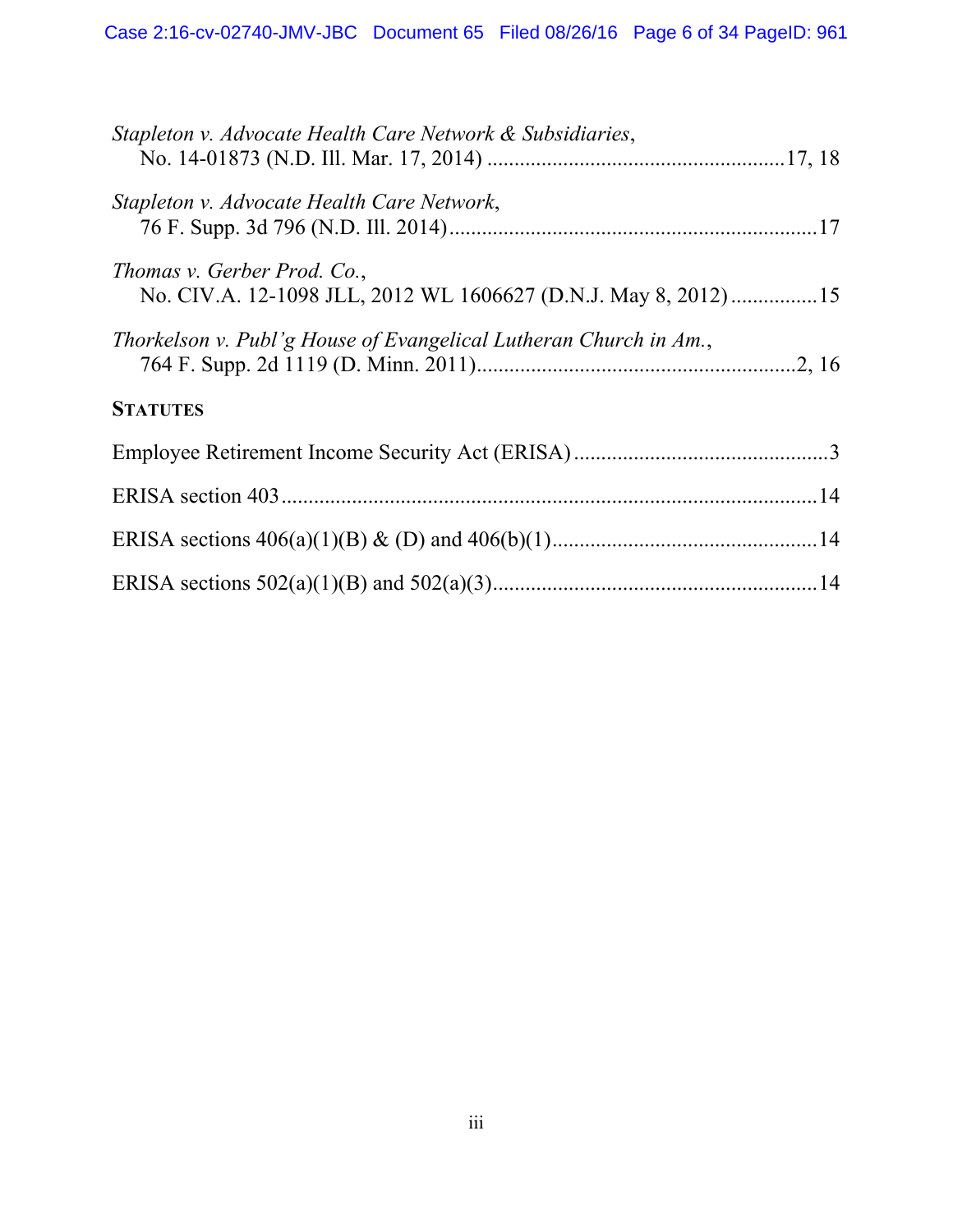Plaintiff Garbaccio, through her counsel Cohen Milstein Sellers & Toll, PLLC ("Cohen Milstein") and Keller Rohrback, L.L.P. ("Keller Rohrback") (together "the Firms" or "Garbaccio's counsel") submit this Memorandum of Law in Support of Plaintiff Garbaccio's Motion to Appoint Interim Lead Plaintiff and Interim Co-Lead Counsel. Plaintiff Garbaccio seeks entry of the proposed Order appointing: (a) Ms. Garbaccio as Interim Lead Plaintiff on behalf of Plaintiffs and the proposed class and (b) Ms. Garbaccio's counsel as Interim Co-Lead Counsel on behalf of Plaintiff and the proposed class. Plaintiff relies on the allegations contained in Plaintiff's complaint, this memorandum of points and authorities, and declarations filed in support of her motion, including the Declaration of Karen W. Ferguson on behalf of the Pension Rights Center, the Declaration of Mary Ellen Signorille on behalf of AARP, and the declarations of proposed Interim Co-Lead Counsel.

#### **I. INTRODUCTION**

 This litigation – challenging large non-profit hospitals' failure to comply with ERISA's retirement protections through unlawful reliance on the statute's "Church Plan" exemption – is one of over twenty such cases filed following Plaintiff Garbaccio's counsel's success before the Third Circuit. *See Kaplan v. Saint Peter's Healthcare Sys.*, 810 F.3d 175 (3d Cir. Dec. 29, 2015). In *Kaplan*,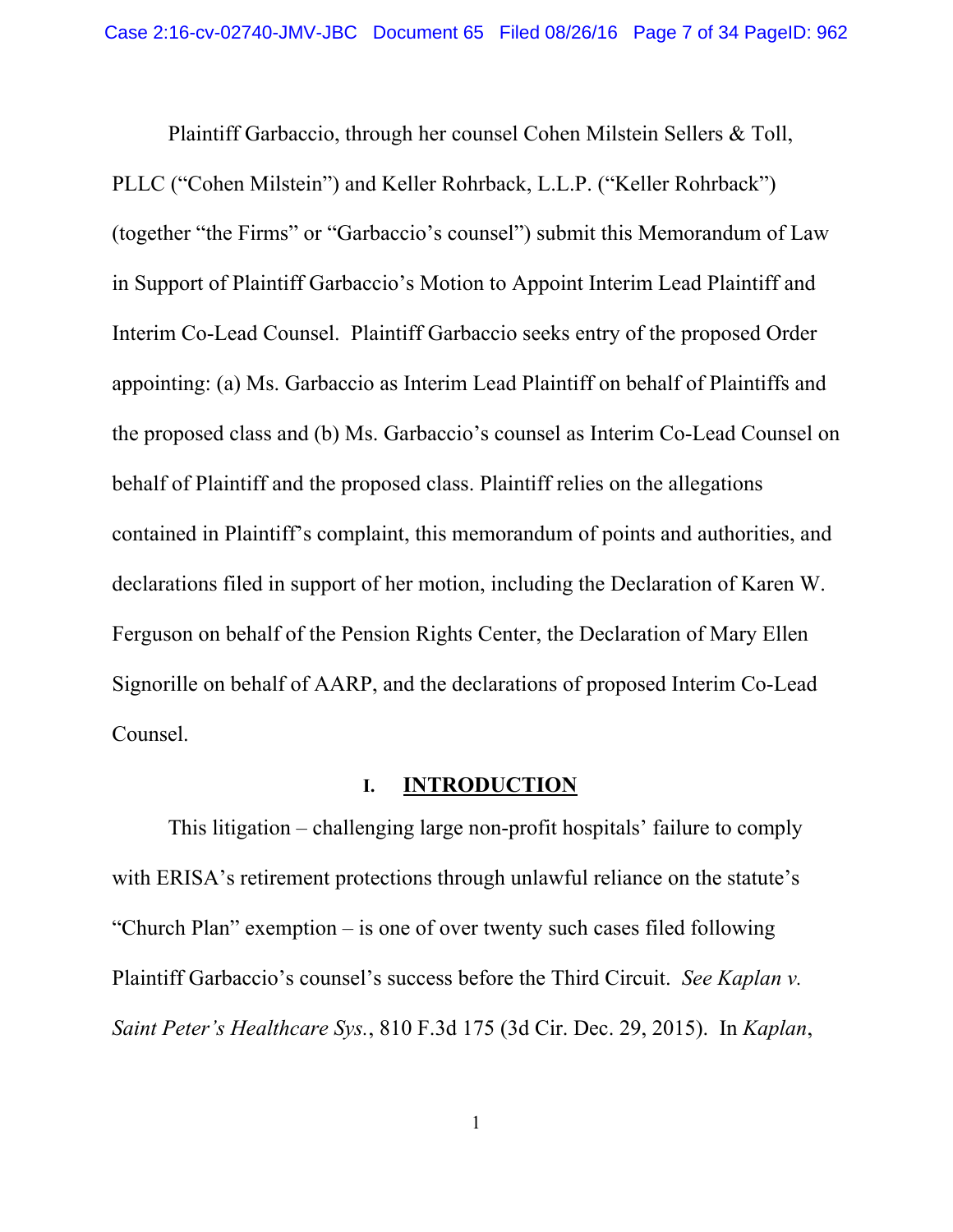Garbaccio's counsel, Karen Handorf, persuasively argued that a pension plan meets ERISA's narrow Church Plan exemption only if it is established and maintained by a *church* – not a religiously affiliated healthcare company. *Id.* In four of these "Church Plan" cases, the law firms seeking Interim Co-Lead counsel here (Cohen Milstein and Keller Rohrback, and Kessler Topaz Meltzer and Check and Izard, Kindall Raabe), filed motions for Interim Co-Lead Counsel.

 Two courts have now ruled, both quickly appointing Cohen Milstein and Keller Rohrback as Interim Co-Lead Counsel over Barker's counsel because "Cohen Milstein and Keller Rohrback have the most experience litigating this complicated issue of statutory and constitutional interpretation" and "are more qualified to serve as interim lead class counsel in this action."<sup>1</sup> *Hodges v. Bon Secours*, No. 1:16-cv-1079 , at 3, 5 (D. Md. Aug. 24, 2016), attached hereto as Exhibit 2 to the Declaration of Karen L. Handorf (hereinafter "Handorf Decl."); *see also Sanzone v. Mercy Health*, No. 4:16-cv-923-CDP (E.D. Mo. Aug. 4, 2016) (holding these firms "are *best* able to represent the interests of the class")(emphasis added), attached hereto as Exhibit 3 to Handorf Decl.

 $\overline{a}$ 

<sup>&</sup>lt;sup>1</sup> In *Hodges v. Bon Secours*, No. 1:16-cv-1079 (D. Md. August 24, 2016), the Court appointed Cohen Milstein as Interim Lead Counsel after Cohen Milstein and Keller Rohrback represented to the Court that Cohen Milstein would take the lead role in managing the case.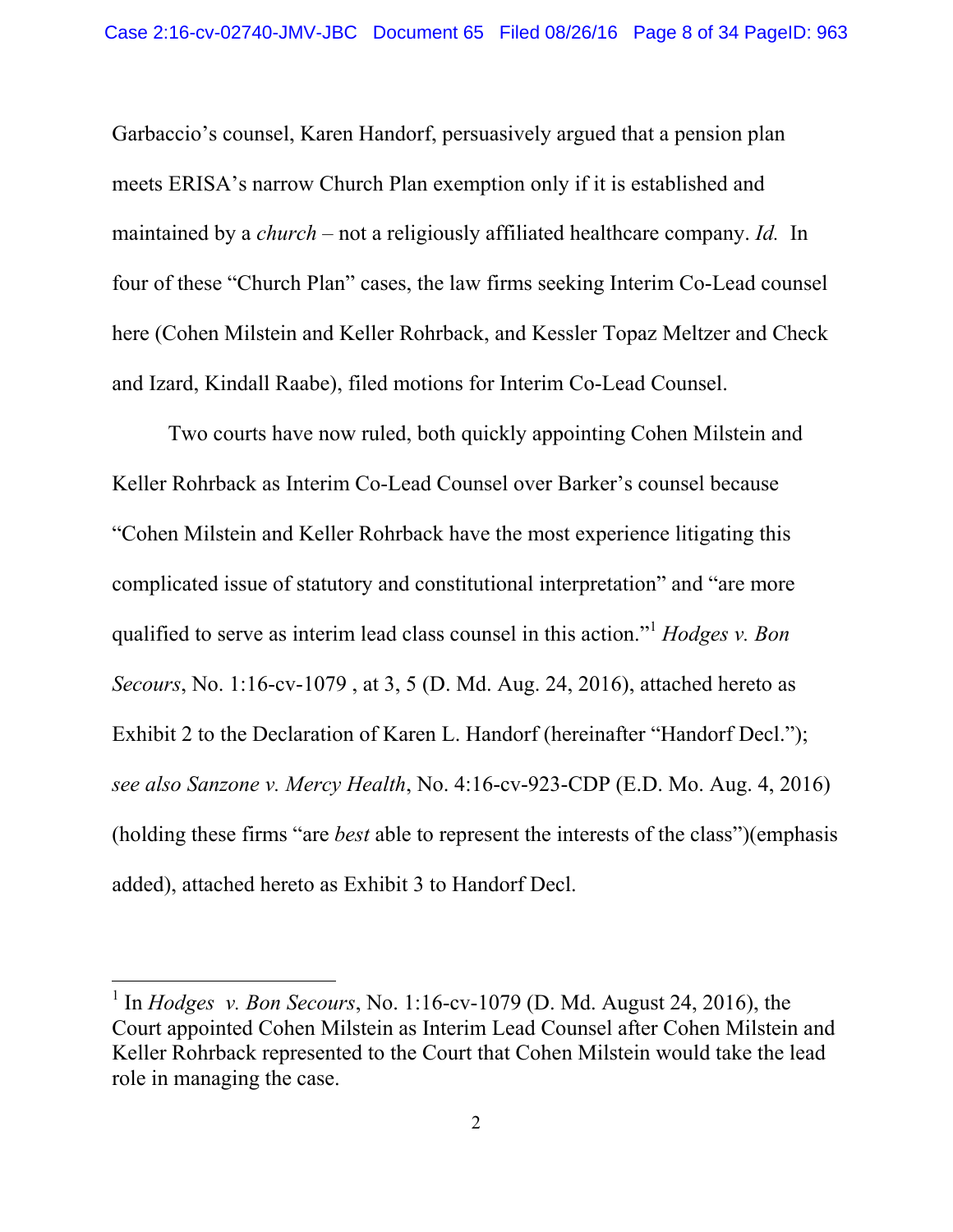For the reasons stated herein Plaintiff Garbaccio respectfully requests this Court similarly hold that Cohen Milstein and Keller Rohrback are best able to represent the interests of the Class.

#### **II. BACKGROUND AND PROCEDURAL HISTORY**

 Plaintiff Garbaccio initiated this class action on May 13, 2016, against St. Joseph's Hospital and Medical Center and Subsidiaries, St. Joseph's Healthcare System, Inc. (together "St. Joseph's"), members of the committee that administers the St. Joseph's Hospital and Medical Center Pension Plan, and members of the Executive Finance Committee of the Board of Trustees. The complaint challenges St. Joseph's claim that the St. Joseph's Hospital and Medical Center Pension Plan ("the St. Joseph's Plan" or "the Plan") is a Church Plan exempt from the Employee Retirement Income Security Act (ERISA), the federal statute that regulates virtually all private sector pension plans in the United States. Garbaccio Complaint, ECF No. 1. *Id.* This case is brought on behalf of over 5,000 participants and beneficiaries of the Plan who are being deprived of ERISA's protections. *Garbaccio* Complaint ¶ 116, attached hereto as Exhibit 1 to Handorf Decl.

 Plaintiff Garbaccio seeks a declaration that the St. Joseph's Plan is an ERISA-governed Plan and an order requiring St. Joseph's to: (i) fund the Plans based on ERISA's minimum funding requirements; (ii) appoint an Independent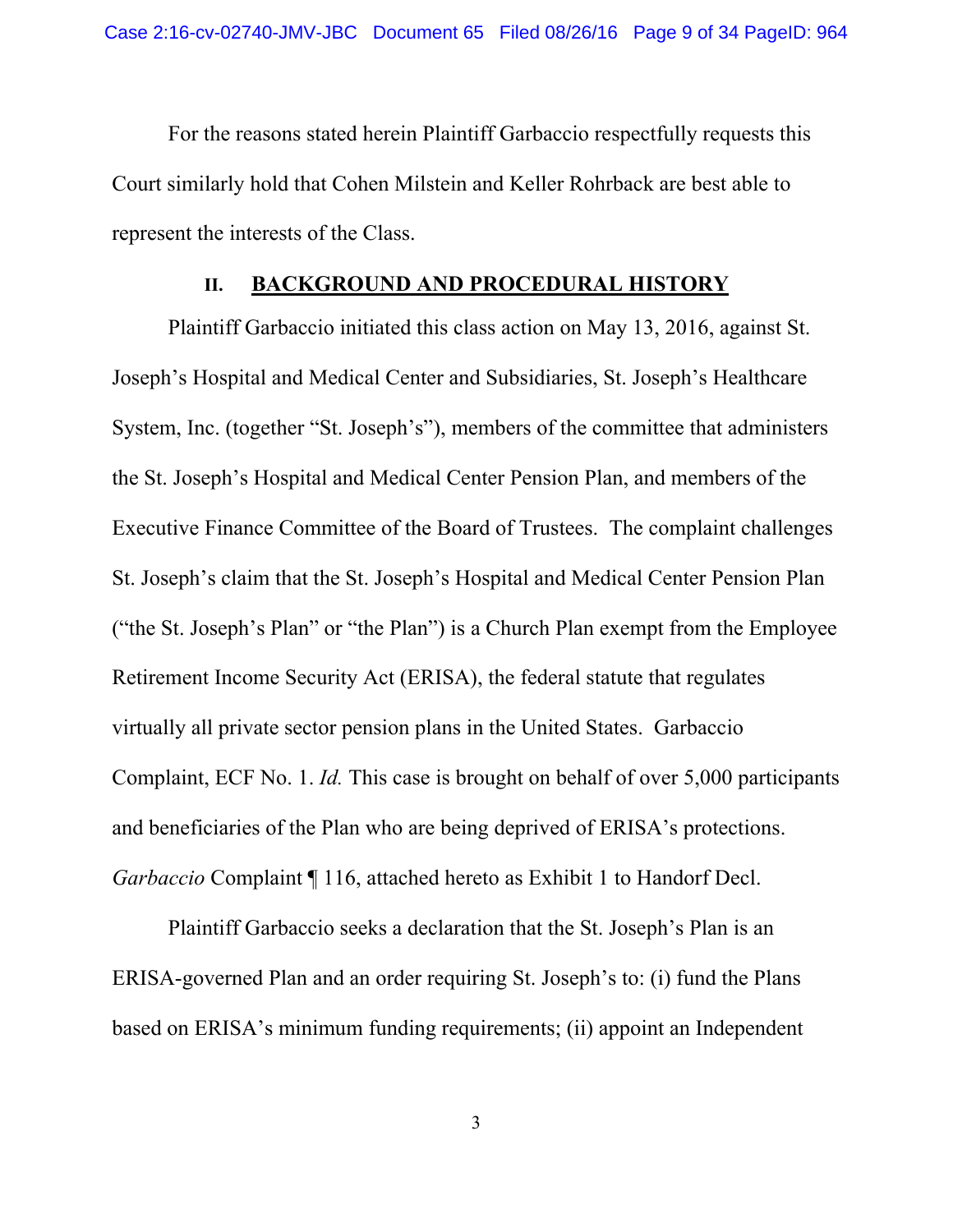Fiduciary to hold the Plan's assets in trust and ensure that participants receive ERISA's protections; (iii) send all ERISA-mandated notices to participants, including disclosures regarding the value of their benefits, the Plans' terms and the funded status of the Plans; (iv) pay PBGC premiums which will give participants the benefit of a government backstop on their pension benefits should the plan not have sufficient assets; and (v) pay penalties for failing to comply with ERISA's reporting and disclosure requirements. Plaintiff Garbaccio alleges nine causes of action stemming from Defendants' failure to provide their pension plan participants with ERISA's protections. *Garbaccio* Complaint ¶¶ 132-215, Counts I-IX.

 Shortly after Plaintiff Garbaccio filed her complaint seeking relief on behalf of herself and all participants and beneficiaries in the St. Joseph's Plan, Plaintiffs Barker, Dalio and Flar (the Barker Plaintiffs) filed their complaint bringing *a subset* of the claims in Plaintiff Garbaccio's complaint and seeking to represent the same putative class. *Compare Garbaccio* Complaint ¶ 116, *with Barker* Complaint ¶ 18. On July 12, 2016, Magistrate Judge James B. Clark, III consolidated the *Barker* action with the *Garbaccio* action, struck the Plaintiffs' competing motions for Interim Co-Lead Counsel, and Ordered the parties to work together to file a Master Consolidated Complaint. ECF No. 45.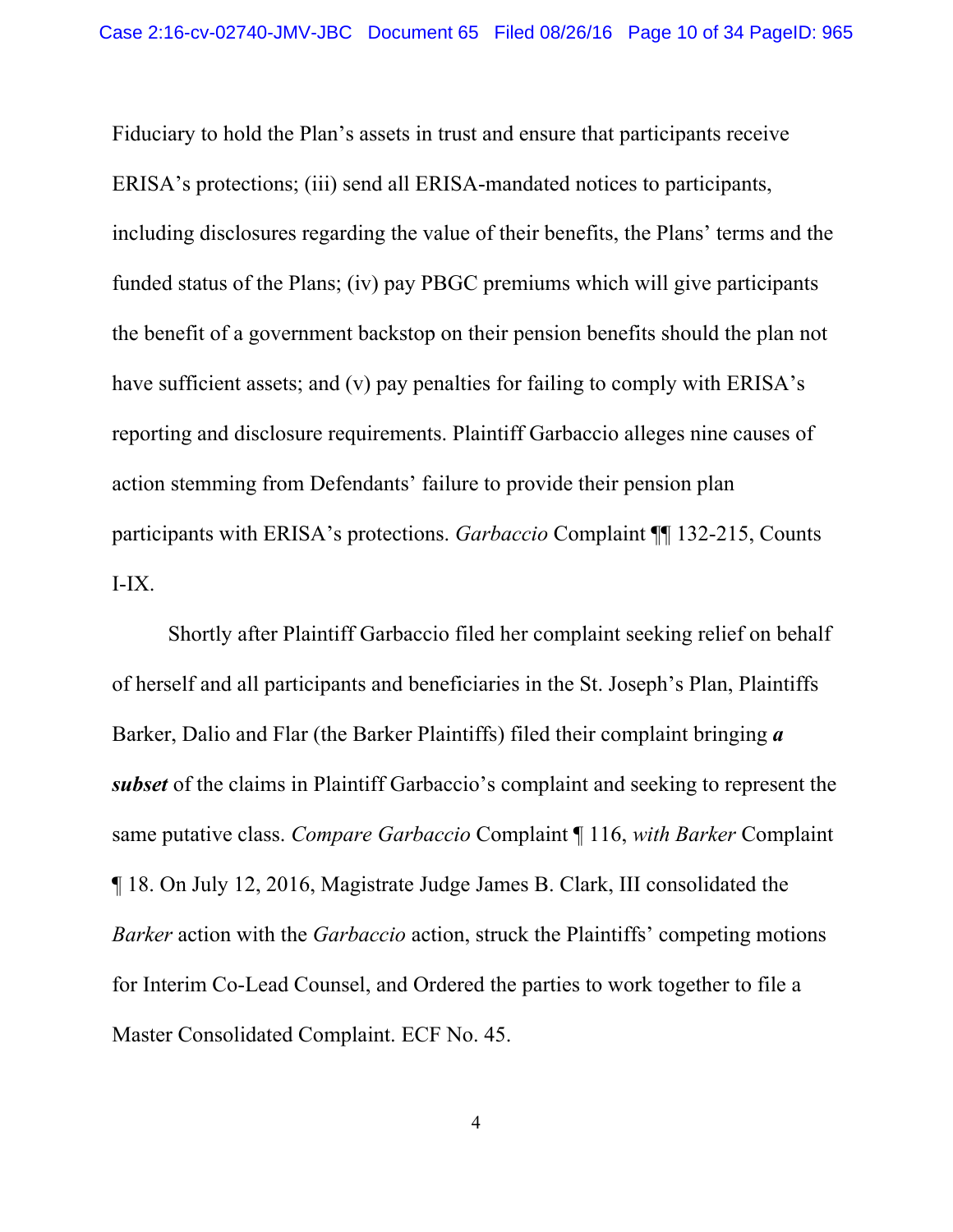On August 9, 2016, the parties filed a joint stipulation informing the Court that "Plaintiffs attempted in good faith to comply with the Court's Order and draft a Master, Consolidated Complaint that satisfied counsel in both actions, but could not reach agreement." ECF No. 57. Given their inability to file a Master Consolidated Complaint, the parties agreed that the putative class would be best served if the Court chose between Garbaccio's or Barker's Counsel before the case moves forward, and accordingly, sought an Order setting a leadership structure pursuant to Federal Rule of Civil Procedure 23(g) as the only avenue to provide effective and orderly management of this case. *Id.* The Court entered the stipulation August 12, 2016, granting leave to file motions for Interim Lead Class Counsel. ECF No. 60.

 Plaintiff Garbaccio's counsel are uniquely positioned to *best* represent the interests of the class because these firms (1) developed the theory of liability at issue in the case, (2) successfully argued before all three circuits to have decided the issue (including the Third Circuit) that religiously-affiliated hospitals cannot establish Church Plans, (3) engaged in extensive discovery in Church Plan cases, (4) have more comprehensive claims against the Defendants here, (5) have a proven track record of success and plan for orderly litigation of this case, and (6) have ample resources to pursue the class's claims. It was for these reasons, among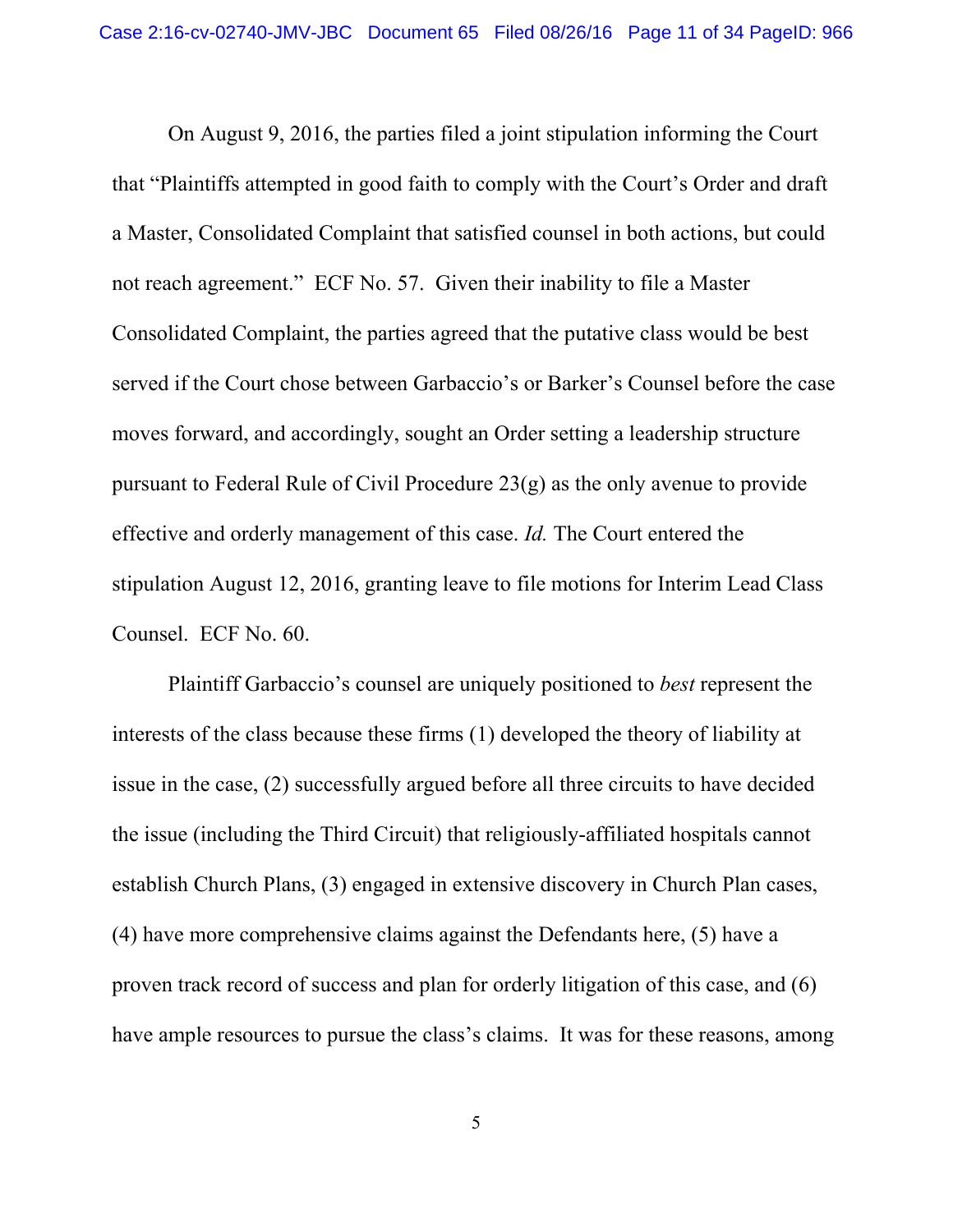others, that the Firms' earned the endorsement of the main advocates for retiree and pension rights – the AARP and the Pension Rights Center, $\lambda^2$  and were recently appointed co-lead counsel over competing motions by Barker Plaintiffs' counsel in two similar ERISA Church Plan cases.

 Accordingly, Plaintiff Garbaccio respectfully submits that it would be in the best interests of the putative class that she be appointed Interim Lead Plaintiff and that in this church plan case too, Cohen Milstein and Keller Rohrback be appointed Interim Co-Lead Counsel.

#### **III. ARGUMENT**

### **A. The Court Should Appoint Plaintiff Garbaccio as Interim Lead Plaintiff**

 Proposed Interim Lead Plaintiff Donna Garbaccio worked for St. Joseph's Hospital and Medical Center as a registered nurse from June 12, 1978 to 1998. She is a vested participant in the St. Joseph's Hospital and Medical Center Pension Plan. Because the Plan's assets are held in trust for the benefit of all Plan participants, Plaintiff Garbaccio has a right to recover for the Plan to ensure full compliance with ERISA. Plaintiff Garbaccio is represented by attorneys who have developed the successful theory of liability at the heart of this case through their

 $\overline{a}$ 

<sup>&</sup>lt;sup>2</sup> *See, e.g.*, Declaration of Mary Ellen Signorille on behalf of AARP ¶ 18, 26 (hereinafter "Signorille Decl."); Declaration of Karen Ferguson on behalf of The Pension Rights Center ¶ 22 (hereinafter "Ferguson Decl.").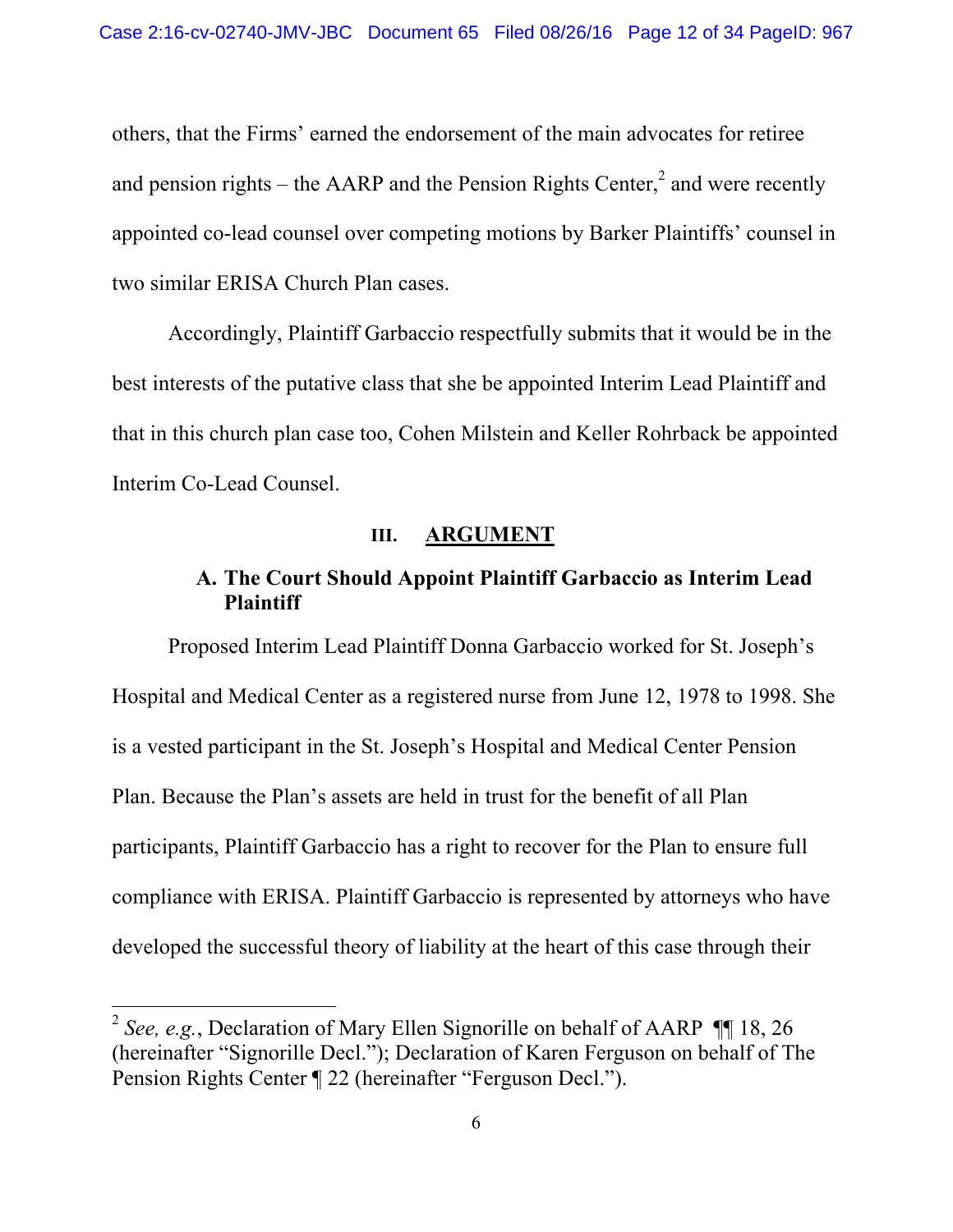pioneering work in Church Plan litigation, and seeks appointment as Interim Lead Plaintiff to represent all of the Plan's participants and beneficiaries to obtain the relief necessary to reform the Plan to comply with ERISA.

## **B. Establishing a Leadership Structure Will Ensure Efficient Prosecution of the Litigation**

 Plaintiff Garbaccio follows the guidance found in the *Annotated Manual for*  Complex Litigation,<sup>3</sup> and submits a proposed order that: (1) appoints an interim lead plaintiff; (2) appoints interim co-lead counsel; and (3) eliminates wasteful and duplicative litigation. As shown by the parties' inability to draft and file a Master, Consolidated Complaint, continued litigation with five firms acting as Plaintiffs' counsel would be unwieldy and inefficient; accordingly, Plaintiff requests the Court enter the proposed order to ensure this litigation proceeds in an orderly and efficient manner. *See In re Digital Domain Media Grp. Inc.*, No. 12-12568 BLS, 2012 WL 6135353, at \*1 (Bankr. D. Del. Dec. 7, 2012) (recognizing Rule 23(g)(3) permits a court to designate interim class counsel, which is "encouraged, and indeed is probably essential for efficient case management"); *see also In re Bendectin Litig*., 857 F.2d 290, 297 (6th Cir. 1988) ("[i]n complex cases . . . it is well established that the court may appoint a leadership structure of plaintiffs' counsel to coordinate the prosecution of the litigation.").

 $\overline{a}$ 

 $3$  David F. Herr, Annotated Manual for Complex Litigation (4th ed. 2011).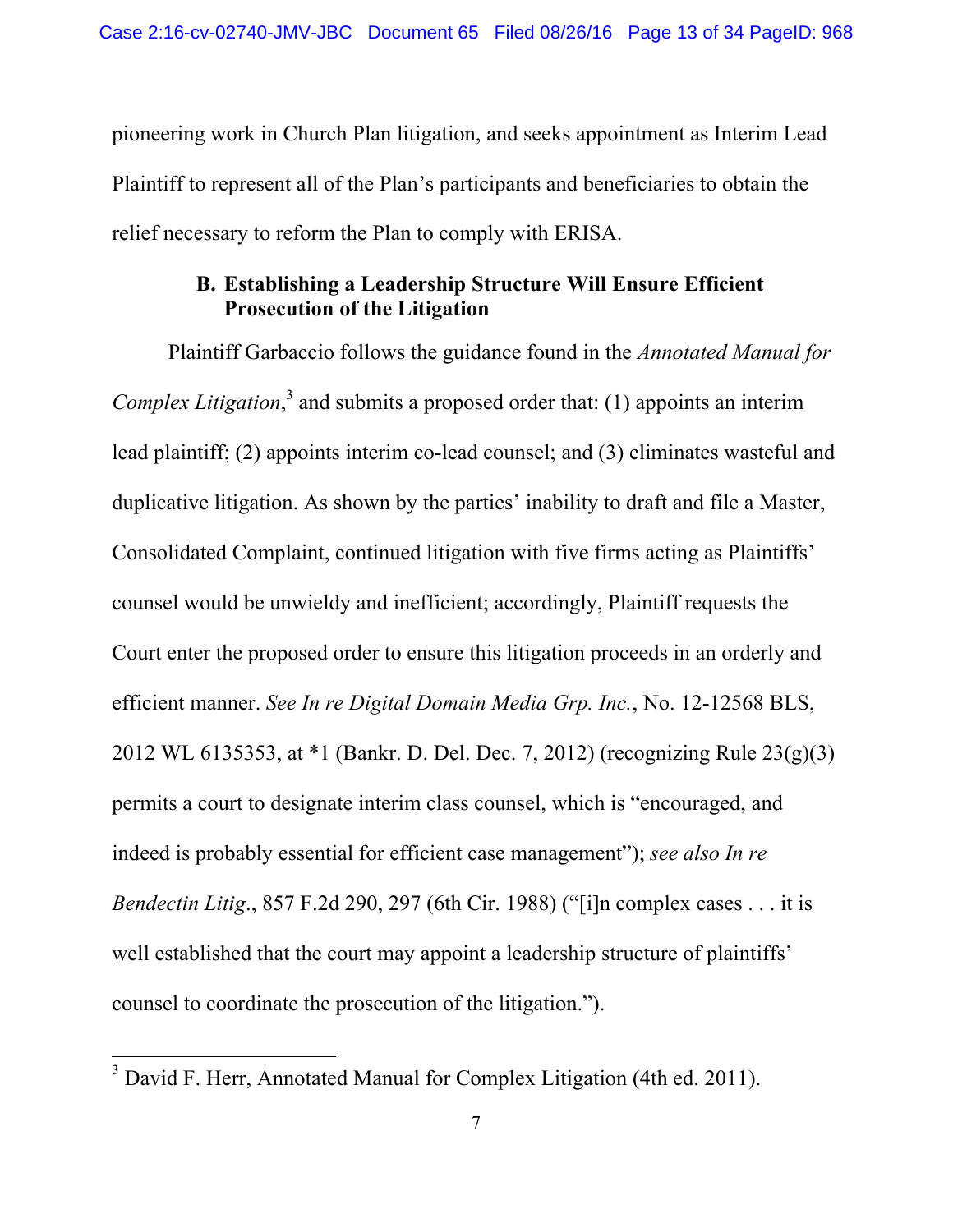Plaintiff Garbaccio's proposed order implements the procedures suggested by the Manual and codified in Federal Rule of Civil Procedure 23(g) by designating Interim Co-Lead Counsel for Plaintiff and the proposed Class. *See* Manual § § 10.22, 40.22, Fed. R. Civ. P. 23(g). Plaintiff Garbaccio proposes that her counsel serve as Interim Co-Lead Counsel on behalf of the putative class. As Interim Co-Lead Counsel, Garbaccio's counsel will ensure the litigation proceeds efficiently by acting as the primary point of contact for the Court, Defendants, and Plaintiffs and by being responsible for the day-to-day conduct of the litigation and for carrying out the Court's orders concerning the conduct of the litigation. This includes:

[F]ormulating (in consultation with other counsel) and presenting positions on substantive and procedural issues during the litigation. . . . in presenting written and oral arguments and suggestions to the court, working with opposing counsel in developing and implementing a litigation plan, initiating and organizing discovery requests and responses, conducting the principal examination of deponents, employing experts, arranging for support services and seeing that schedules are met.

Manual § 10.221.

 Pursuant to the order, Garbaccio's counsel would also assign work to plaintiffs' counsel, implement a system for communicating with all counsel, and monitor the time and expenses of all counsel to ensure that the litigation is conducted efficiently and without duplication.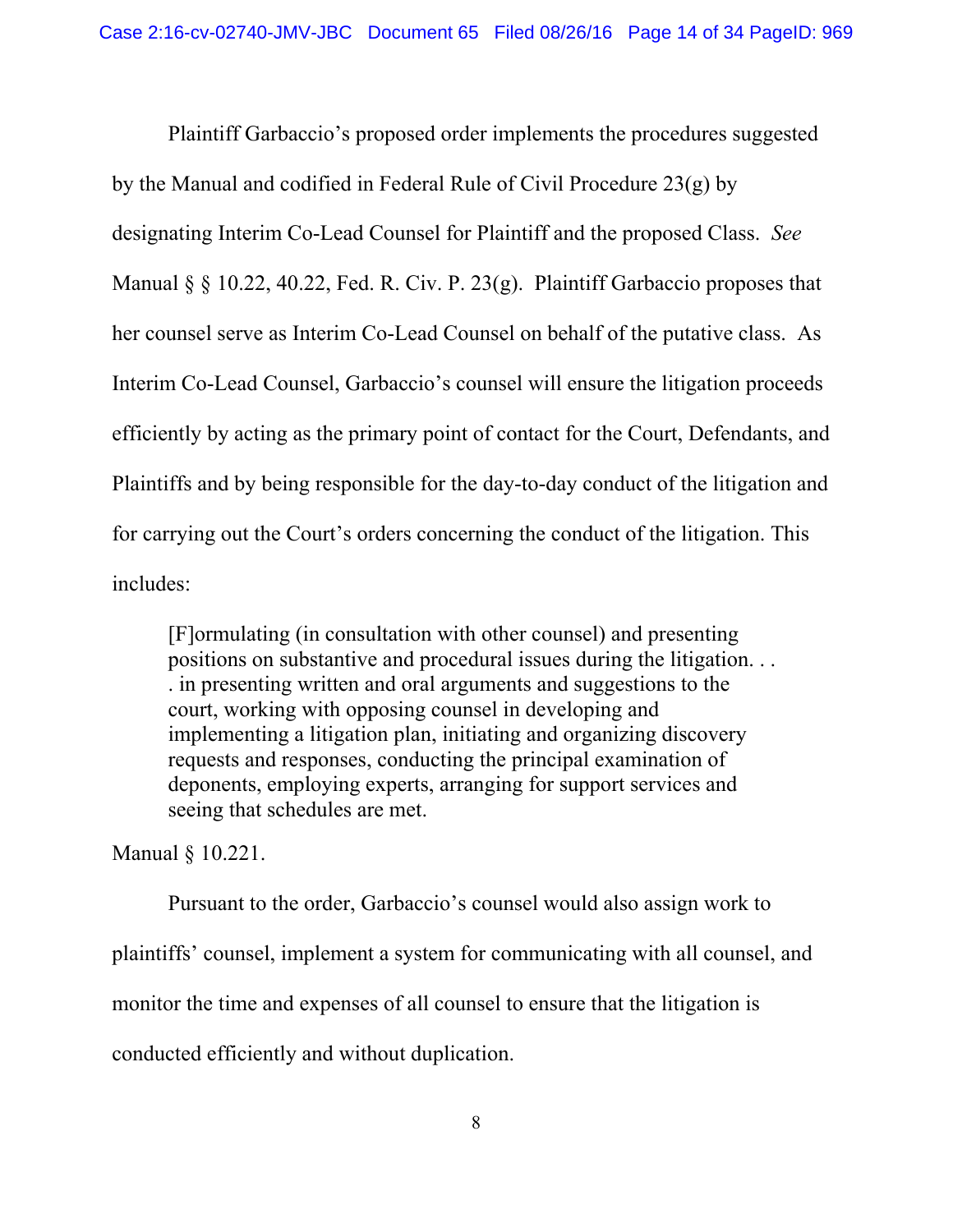As stated in the Manual, in determining lead counsel, the court should "conduct an independent review . . . to ensure that counsel appointed to leading roles are qualified and responsible, that they will fairly and adequately represent all of the parties on their side, and that their charges will be reasonable." Manual § 10.22. Indeed, the most important factor is "achieving efficiency and economy without jeopardizing fairness to the parties." *Id.* § 10.221.

 In appointing class counsel, the Court must consider the following four factors under Rule 23(g): (1) the work counsel has done in identifying or investigating potential claims in the action, (2) counsel's experience in handling class actions, other complex litigation, and claims of the type asserted in the action; (3) counsel's knowledge of the applicable law; and (4) resources counsel will commit to representing the class. Fed. R. Civ. P. 23(g)(1)(A); *see In re New Jersey Tax Sales Certificates Antitrust Litig.*, No. 12-1893 MAS TJB, 2012 WL 5214598, at \*2 (D.N.J. Oct. 22, 2012). Each of the relevant Rule 23(g) factors supports the appointment of Garbaccio's counsel as Interim Co-Lead Counsel.

### **C. Cohen Milstein and Keller Rohrback Are Uniquely Qualified to Best Represent the Class Under 23(g)**

Rule  $23(g)(3)$  provides that the Court "may designate interim counsel to act on behalf of the putative class before determining whether to certify the action as a class action." Fed. R. Civ. P.  $23(g)(3)$ . When "more than one adequate applicant"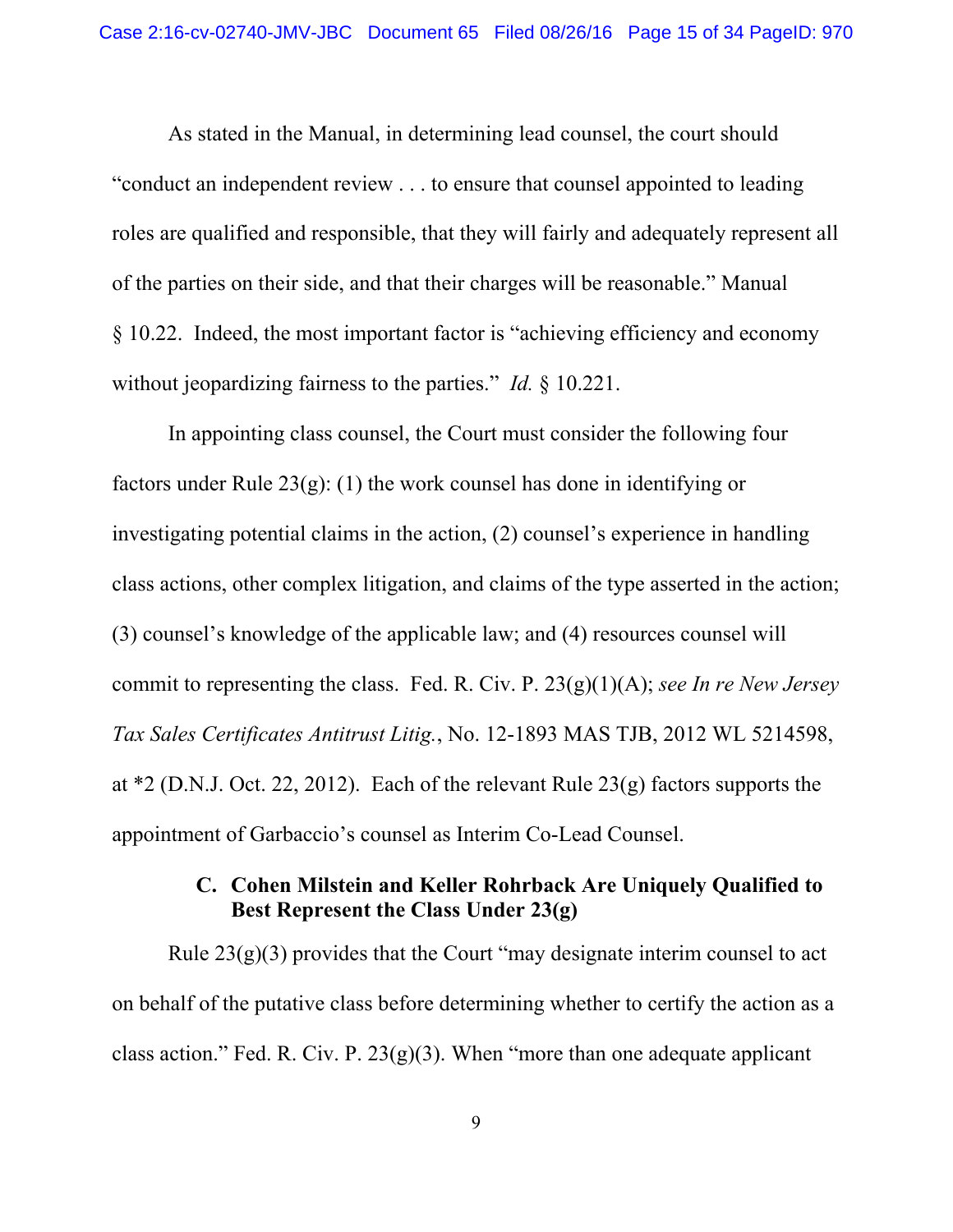seeks appointment as class counsel," the Court "must appoint the applicant best able to represent the interests of the class." Fed. R. Civ. P. 23(g)(2); *see Sanzone*, Ex. 3 at 2 (appointing Cohen Milstein and Keller Rohrback as Interim Co-Lead Counsel over Kessler Topaz Meltzer & Check and Izard Kindall Raabe because though Kessler Topaz & Check and Izard were "capable," Cohen Milstein and Keller Rohrback "would *best* represent the interests of the class").

 Plaintiff Garbaccio submits that "Keller Rohrback L.L.P. and . . . Cohen Milstein Sellers & Toll, PLLC, are best able to represent the interests of the class" as her counsel are the only attorneys to have litigated the pivotal issue here – whether St. Joseph's must provide its pension plan participants with ERISA's protections rather than skirting its requirements by claiming to be a Church Plan. *Id.* Indeed, it was her counsel who successfully argued that only a church can establish a Church Plan before Judge Shipp in this District – a decision affirmed by the Third Circuit, which "endors[ed] [Cohen Milstein and Keller Rohrback's] interpretation of the ERISA statute." *Bon Secours*, Ex 2. at 4 (recognizing that this work significantly favors appointing Garbaccio's counsel as Interim Lead Counsel) ; *see Kaplan v. Saint Peter's Healthcare Sys.*, No. 13-02941, 2014 WL 1284854 (D.N.J. 2014) (accepting plaintiff's interpretation of statute and denying defendants' motion to dismiss), *aff'd,* 810 F.3d 175 (3d Cir. 2015).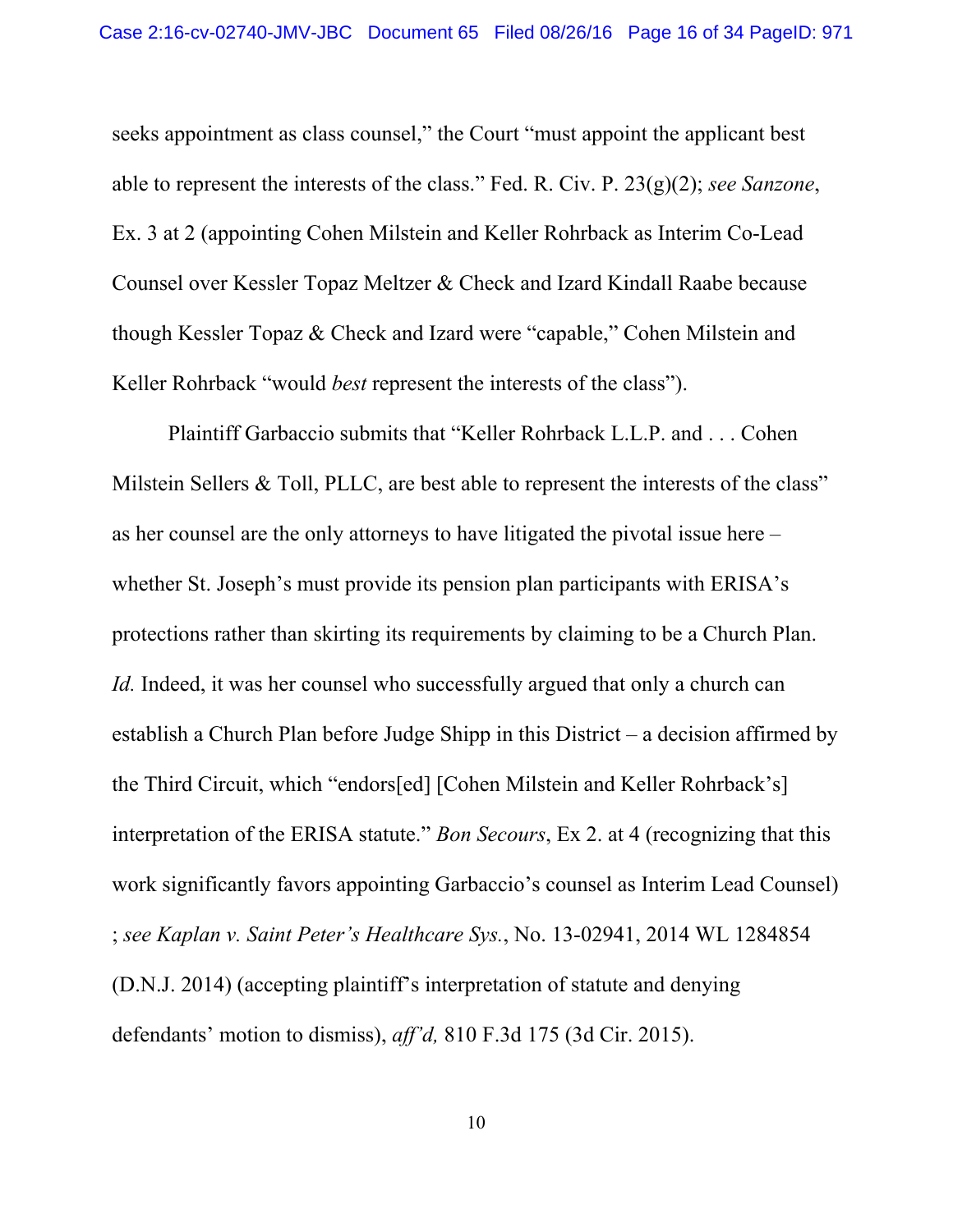### **1. Garbaccio's Counsel Conducted a More Thorough Investigation and Identified More Claims than Barker's Counsel**

 Cohen Milstein and Keller Rohrback's extensive investigation of St. Joseph's Plan and their years spent originating and litigating the Church Plan issue strongly favors their appointment as Interim Co-Lead Counsel. A substantial investigation into the facts and legal theory is a significant factor in determining interim lead counsel, and weighs heavily in favor of appointing Garbaccio's counsel as Interim Co-Lead Counsel. *See, e.g., In re Interest Rate Swaps Antitrust Litigation*, No. 1:16-md-02704-PAE (S.D.N.Y. Aug. 3, 2016) (appointing Cohen Milstein and another firm co-lead class counsel because the investigative efforts undertaken by the firms were "more generative and exceeded the investigative work of the other applicants by an order of magnitude"); *Adedipe v. U.S. Bank, Nat'l Ass'n*, No. 13-2687, 2014 WL 835174, at \*3 (D. Minn. Mar. 4, 2014) (appointing Cohen Milstein and co-counsel as interim lead counsel in large part because of the "more substantial effort toward pre-suit investigation and identification of claims).

 Cohen Milstein and Keller Rohrback spent years investigating the factual and legal issues surrounding improper use of ERISA's Church Plan exemption. *See generally* Handorf Decl. ¶¶ 10-20; Declaration of Ron Kilgard Decl. ¶¶ 10-20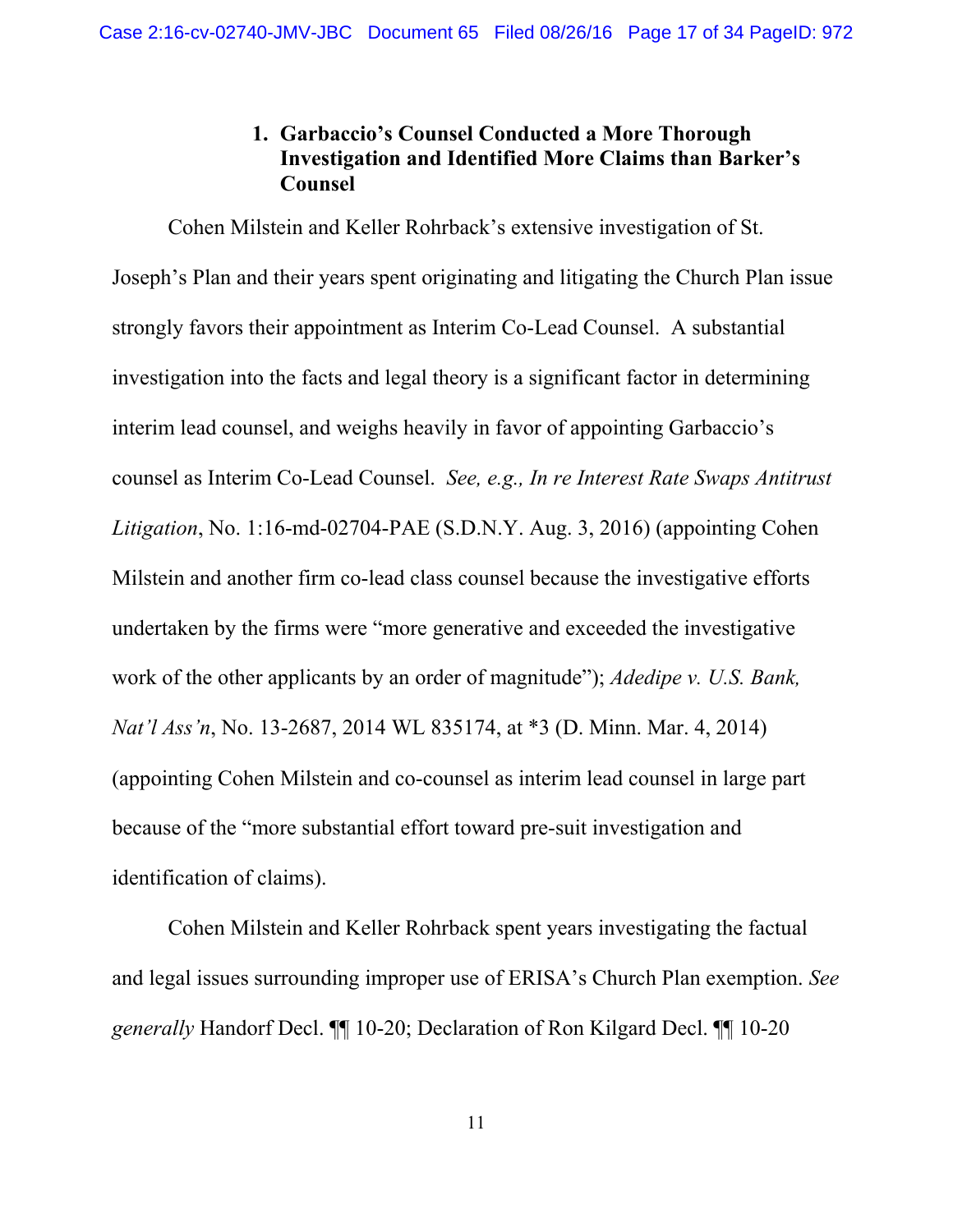(hereinafter "Kilgard Decl."). Their attorneys performed a detailed analysis of the text of the Church Plan exemption, researching prior versions of the exemption, its legislative history, and related regulations. Handorf Decl. ¶ 15. They also reviewed IRS private letter rulings, DOL Advisory Opinions, and every court decision interpreting the exemption. *Id*. ¶ 14. Their investigation revealed that many non-church entities were claiming an exemption from ERISA based on an affiliation with a church, an overly broad and incorrect interpretation of the statute that was previously endorsed by the IRS and DOL. *Id*. ¶¶ 13, 14, 16, 20; Kilgard Decl.  $\P$  13-15. They then developed the alternative argument that if the statute permitted non-churches to establish church plans, it was to that extent unconstitutional. Handorf Decl. ¶ 15; Kilgard Decl. ¶ 15.

 The *Garbaccio* complaint is a result of this comprehensive investigation of the factual and legal theories underlying the Church Plan exemption and the culmination of an intensive investigation into the St. Joseph's plan. This included an analysis of many documents, including benefit statements, the Plan's Summary Plan Description and other Plan-related documents; newspaper articles, St. Joseph's website, various financial disclosures of St. Joseph's, reports by ratings agencies, Form 5500 filings, and St. Joseph's Form 990 returns. Handorf Decl. ¶ 27; Kilgard Decl. ¶ 21. During their factual investigation, the Firms drew on their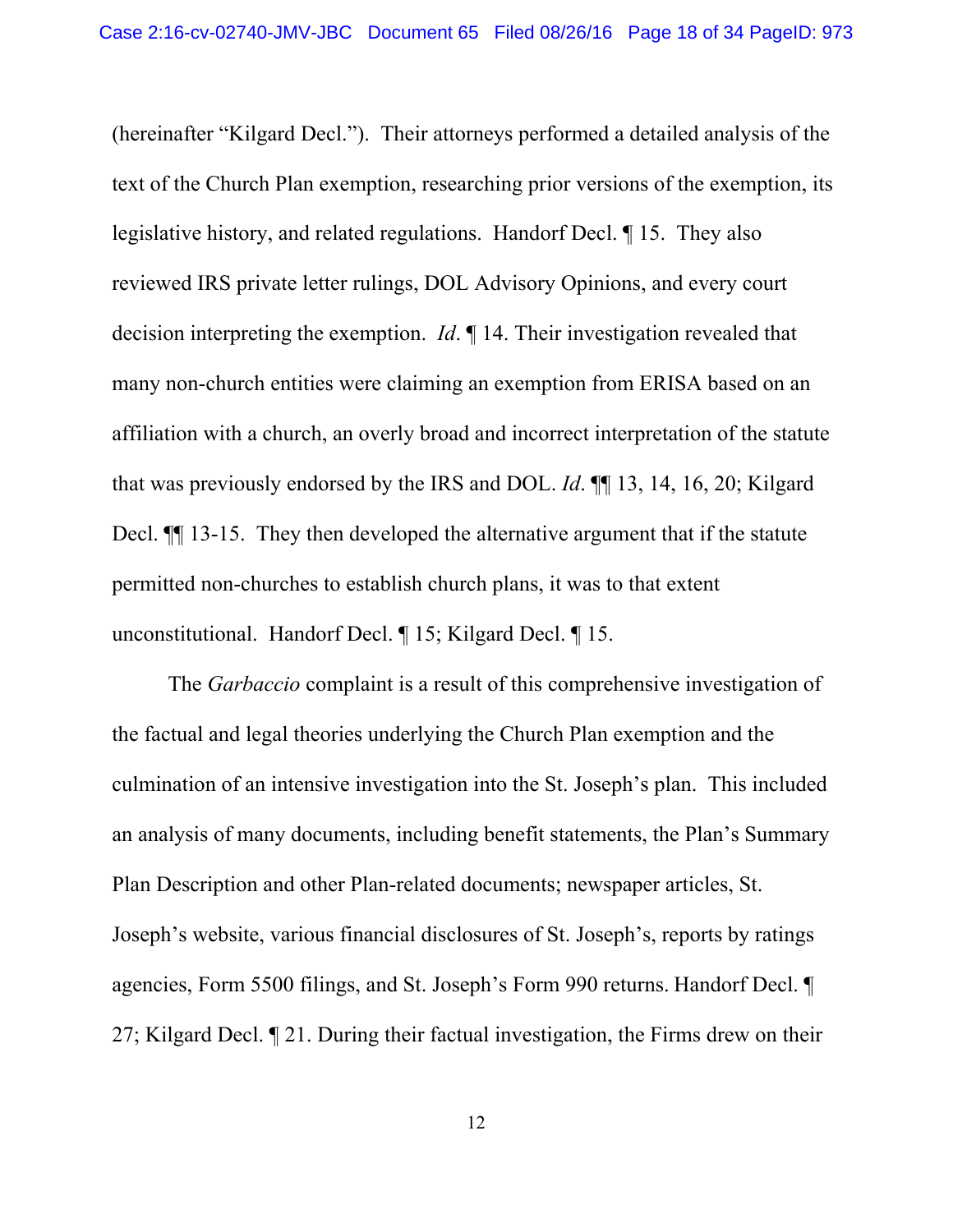own ERISA expertise and legal analysis, including theories developed and honed during "the first wave of these 'Church Plan' cases" that they filed "from 2013 through 2014" and subsequent years of litigation. *Bon Secours*, Ex 2. at 3.

 As recognized just this week by Judge Bennett in *Bon Secours*, the Firms' in-depth investigation, as evidenced by the Firms' complaint, "provide[s] more comprehensive protection for the Plaintiff and class." *Id*. at 4. In his order appointing Garbaccio's Counsel, Judge Bennett compared the Firms' complaint with Barker's Counsel's complaint, finding that the Plaintiffs and Class were better protected under Garbaccio's Counsel's complaint because the complaint alleges causes of action, claims, as well as additional theories of liability not raised in Barker's Counsel's complaint. *Id.*

 Specifically, the *Barker* Plaintiffs "do not allege that the plan[] fail[s] to qualify as a 'Church Plan' under [an] alternate section of ERISA," as set forth in section 3(33)(B)(ii). *Id.* Further, the *Barker* complaint pleads only a statutory claim. If the statute is read so that an entity such as St. Joseph's can establish and maintain a Church Plan, the *Barker* complaint has no alternative theory of liability. In contrast, the *Garbaccio* complaint alleges, in detail, that "allowing Defendant . . . to take advantage of the 'Church Plan' exemption would violate the First Amendment's Establishment Clause." *Id.*; *Garbaccio*, ¶¶ 212-15 (Count IX).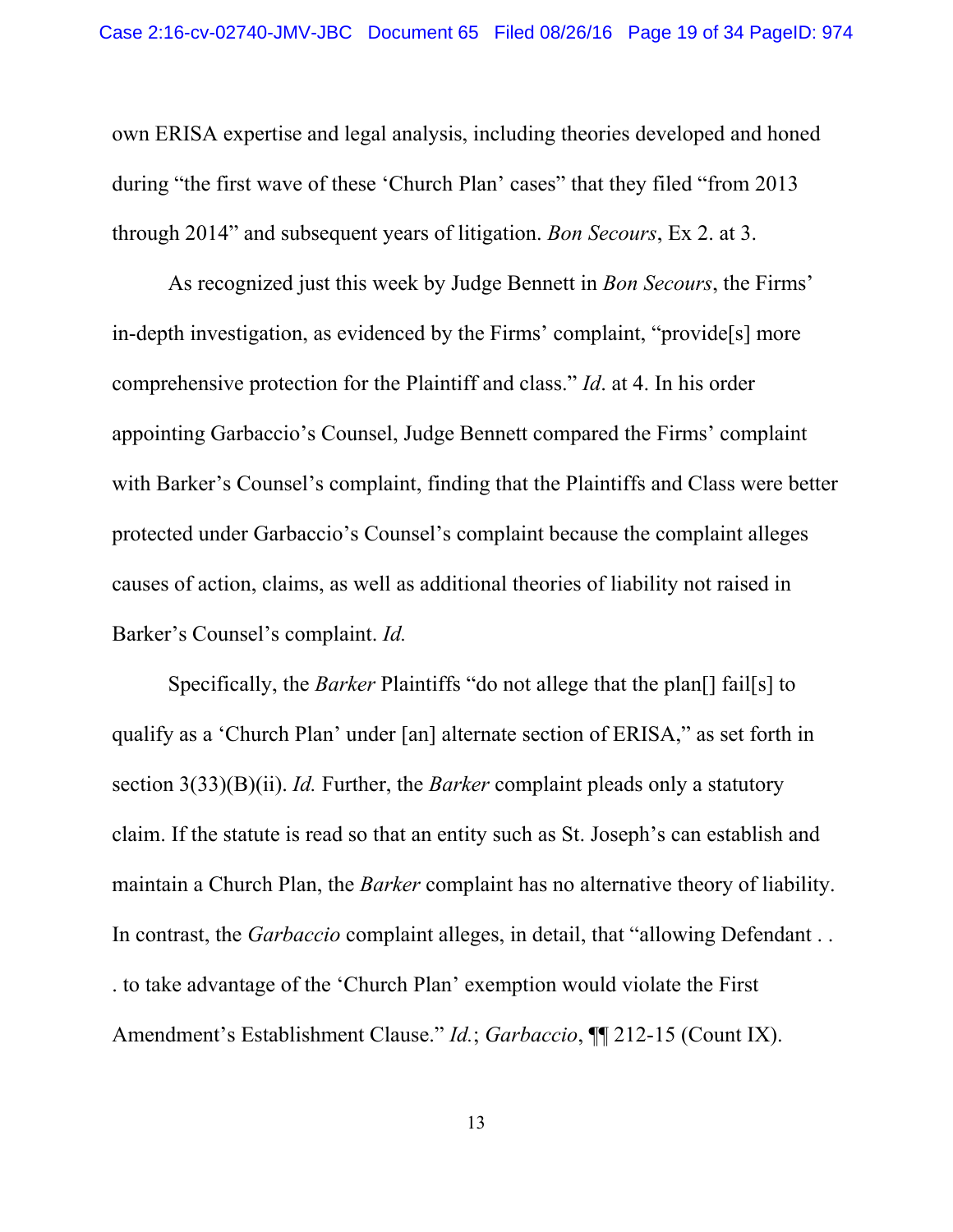The *Barker* complaint ignores many other important causes of action and theories of liability. Unlike the *Garbaccio* complaint, the *Barker* complaint does not contain: (1) a claim under ERISA section 403 for failing to establish a trust meeting  $\S$  403's requirements, Ex. 1 at  $\P$  161-64 (Count V); (2) a claim under ERISA sections  $502(a)(1)(B)$  and  $502(a)(3)$  for clarification of future benefits to ensure that the vested benefits of all participants are accurate despite the failure to administer the Plan in compliance with ERISA, *id*. at ¶¶ 165-68 (Count VI); (3) certain "claims for civil penalties" for failing to provide ERISA-required notices and disclosures, *id.* at ¶¶ 160-175 (Count VII); *Bon Secours*, Ex 2. at 5; and (4) fiduciary breach sub-counts alleging violations of ERISA sections  $406(a)(1)(B)$  & (D) and 406(b)(1) concerning fiduciaries' extension of credit and use of the Plan's assets for the benefit of St. Joseph's while failing to fund the Plan; fiduciary breach sub-counts for failure to monitor other fiduciaries; and fiduciary breach sub-counts for co-fiduciary liability, Ex. 1 at ¶¶ 184-211 (Count VIII).

 Finally, the more comprehensive *Garbaccio* complaint names defendants that the *Barker* Complaint does not: members of the executive finance committee of the Board of Trustees, who oversee the Plan's investments, are thus fiduciaries of the Plan. Here again then, the *Garbaccio* complaint "provides more comprehensive protection for the Plaintiff and the class" by ensuring all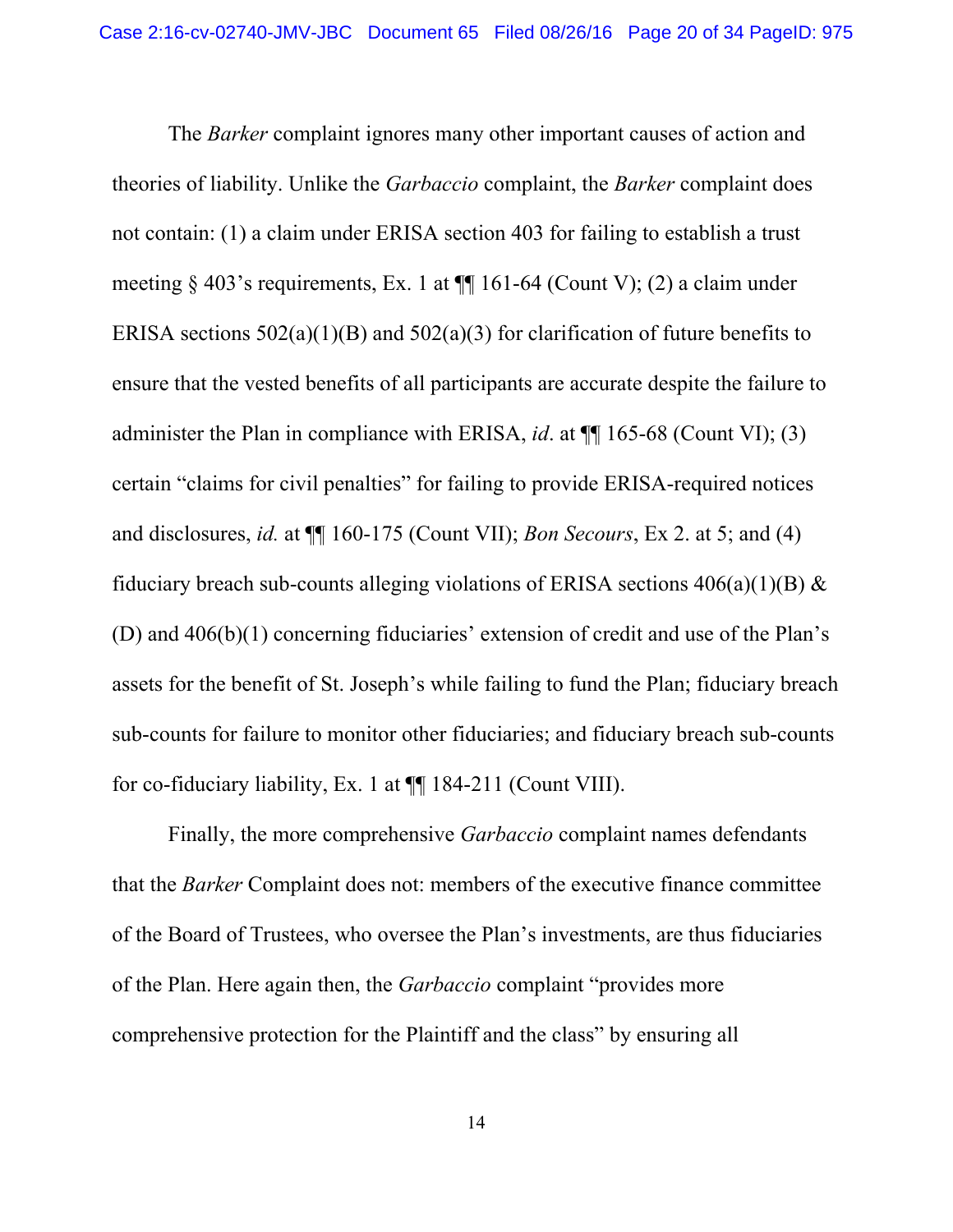individuals are held accountable for the Plan's failure to comply with ERISA and the resulting harm – putting its 5,000 employees' pensions at risk. *Bon Secours*, Ex 2. at 4.

## **2. Cohen Milstein and Keller Rohrback Have Extensive Experience in ERISA Class Action Litigation and Unparalleled Experience in Church Plan Litigation**

 Cohen Milstein and Keller Rohrback's knowledge of the applicable law and experience are unparalleled - further supporting their appointment as Interim Co-Lead Counsel. *See* F. R. Civ. P. 23(g)(1)(ii) & (iii) (experience handling class actions and complex litigation and counsel's knowledge of claims asserted are all factors for the Court to weigh in appointing lead counsel). *See, e.g., Outten v. Wilmington Tr. Corp.,* 281 F.R.D. 193, 200 (D. Del. 2012) ("Experience and knowledge of the law is of the utmost importance when determining lead counsel."); *Thomas v. Gerber Prod. Co.*, No. CIV.A. 12-1098 JLL, 2012 WL 1606627, at \*2 (D.N.J. May 8, 2012) (appointing firm that had extensive experience in applicable law).

## **a. The Firms' Knowledge of the Applicable Law Is Unmatched**

Keller Rohrback and Cohen Milstein "have the most experience litigating this complicated issue of statutory and constitutional interpretation. They filed the first wave of these "'Church Plan' cases." *Bon Secours*, Ex 2. at 3. The Firms'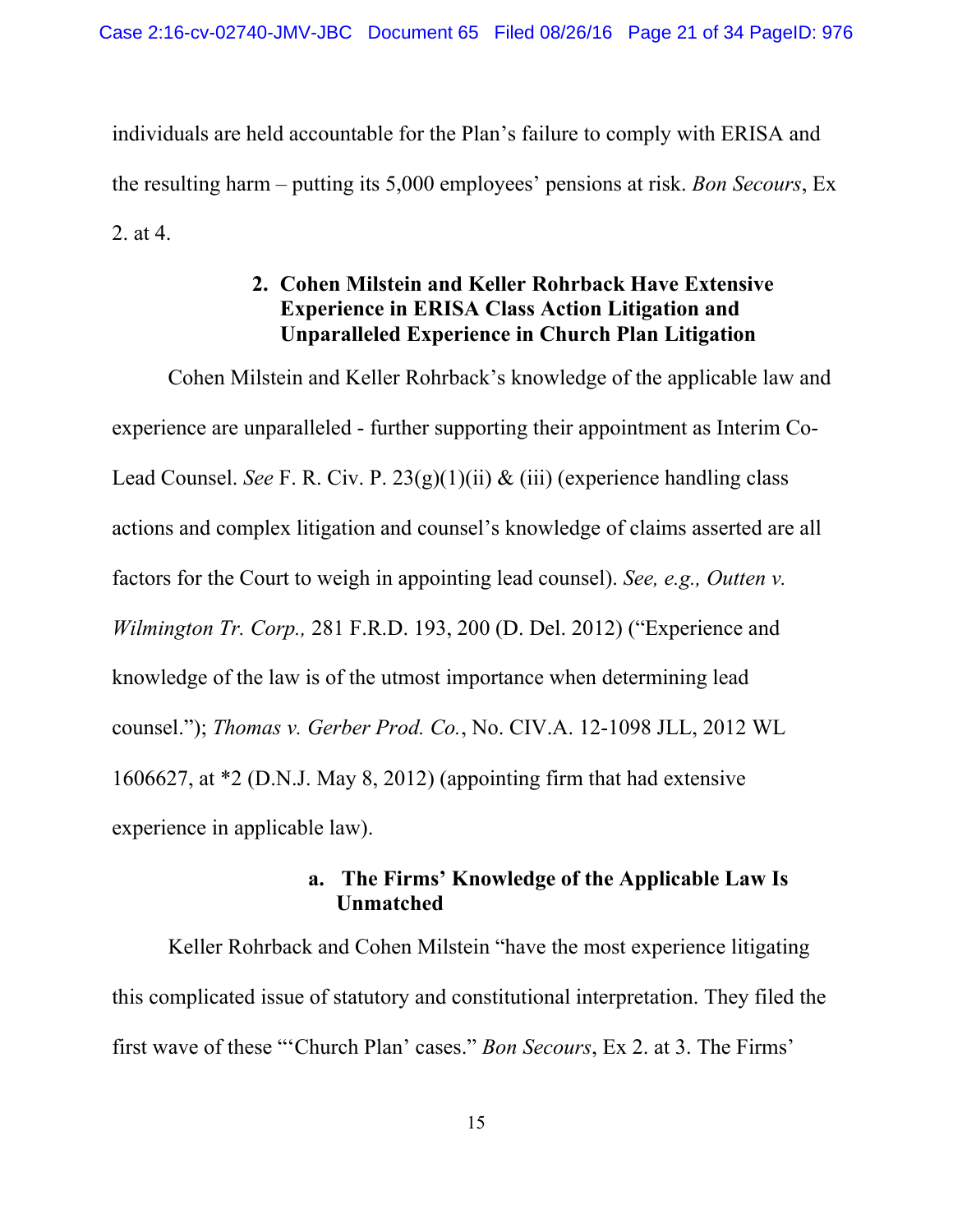deep knowledge of Church Plan litigation stems from pioneering this legal theory, which has culminated in three appellate victories on this key threshold issue. *Bon Secours*, Ex 2. at 3-4 (recognizing that Garbaccio's counsel were the first to challenge a hospital's claim its pension plan was a "church plan" and "prevail[ed] on appeal").

 In 2010 Keller Rohrback filed the case that would, a few years hence, lead to the current wave of Church Plan litigation. *Thorkelson v. Publ'g House of Evangelical Lutheran Church in Am.*, 764 F. Supp. 2d 1119 (D. Minn. 2011). Cohen Milstein was retained by the Pension Rights Center to draft an amicus curiae brief on Plaintiffs' behalf in that case. Handorf Decl. ¶¶ 11-12; Kilgard Decl. ¶¶ 11-12; Ferguson Decl. ¶ 19 . Through their work together, the Firms learned that many non-church entities claimed that their pension plans were exempt from ERISA based on an overly broad interpretation of the Church Plan exemption. Handorf Decl. ¶ 13; Kilgard Decl. ¶ 13. After extensive research, the Firms concluded that applying the Church Plan exemption to entities that were not churches, but that claimed an affiliation with a church, was not supported by a plain reading of ERISA's narrow Church Plan exemption and was likely unconstitutional. *See supra*, Part II.C.1 As a result of this initial investigation into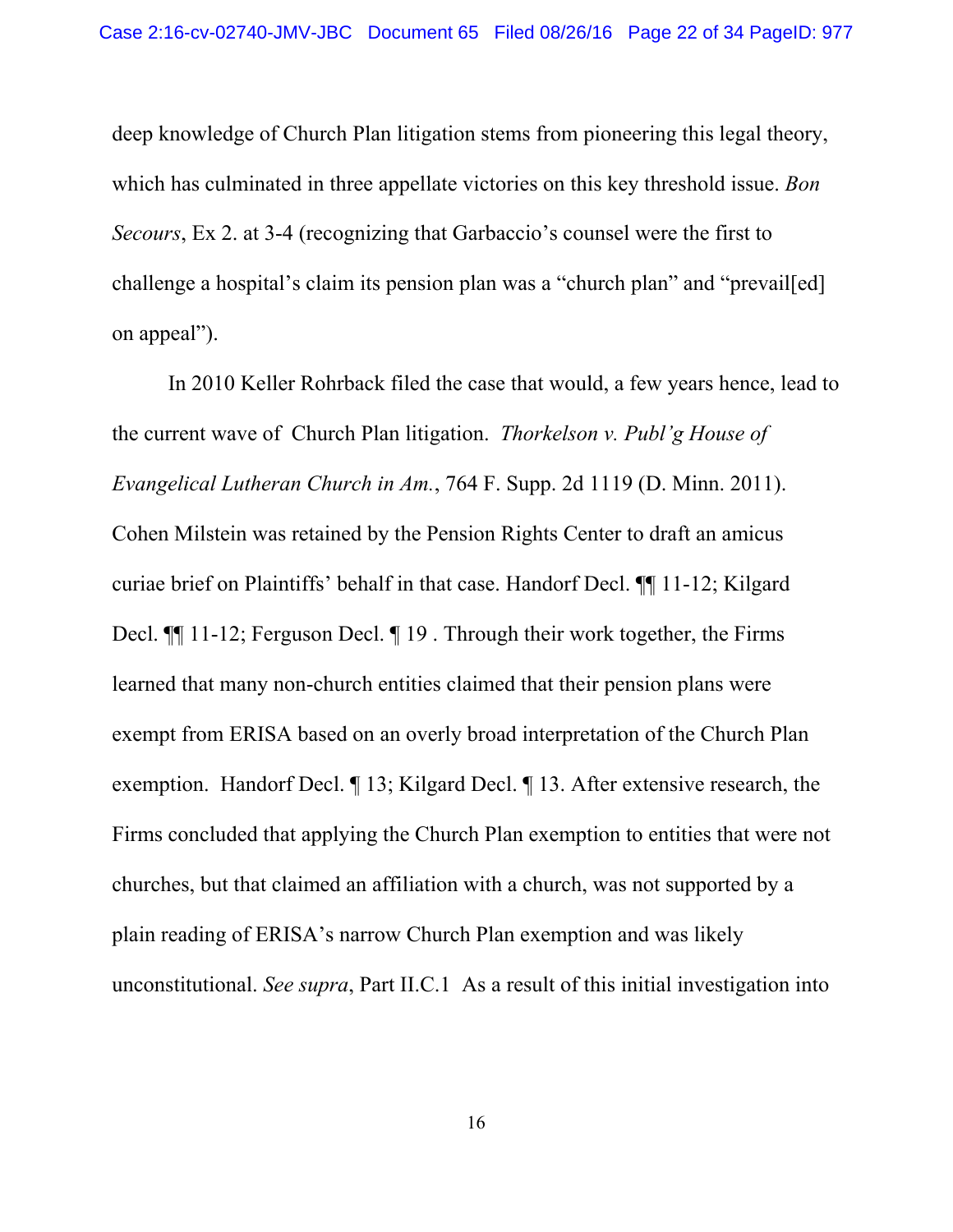ERISA's Church Plan exemption, Cohen Milstein and Keller Rohrback filed nine

cases in 2013-2014:

- *Overall v. Ascension Health*, No. 13-11396 (E.D. Mich. Mar. 28, 2013);
- *Chavies v. Catholic Health East*, No. 13-01645 (E.D. Pa. Mar. 28, 2013);
- *Rollins v. Dignity Health*, No. 13-01450 (N.D. Cal. Apr. 1, 2013);
- *Kaplan v. Saint Peter's Healthcare Sys.*, No. 13-02941 (D.N.J. May 7, 2013);
- *Medina v. Catholic Health Initiatives*, No. 13-01249 (D. Colo. May 10, 2013);
- *Stapleton v. Advocate Health Care Network & Subsidiaries*, No. 14-01873 (N.D. Ill. Mar. 17, 2014);
- *Owens v. St. Anthony Med. Ctr., Inc.*, No. 14-04068 (N.D. Ill. June 2, 2014);
- *Lann v. Trinity Health Corp.*, No. 14-02237 (D. Md. July 11, 2014);
- *Griffith v. Providence Health & Servs.*, No. 14-01720 (W.D. Wash. Nov. 7, 2014).

Handorf Decl. ¶ 20*.*

In December 2013, the Firms obtained their first victory, when a district

court concluded, based upon a thorough analysis of the statutory text, that a plan

cannot qualify as an exempt Church Plan unless it was established by a church.

*Rollins v. Dignity Health*, 19 F. Supp. 3d 909 (N.D. Cal. 2013). Two additional

district courts followed suit in 2014, including Judge Shipp in *Kaplan v. Saint* 

*Peter's Healthcare Sys.*, which "issued its opinion . . . endorsing [Cohen]

Milstein's and Keller Rohrback's] interpretation of the ERISA statute."). <sup>4</sup> Bon

 $\overline{a}$ <sup>4</sup> *Kaplan v. Saint Peter's Healthcare Sys.*, No. 13-02941, 2014 WL 1284854 (D.N.J. 2014) (accepting Plaintiff's interpretation of statute and denying Defendants' motion to dismiss); *Stapleton v. Advocate Health Care Network*, 76 F.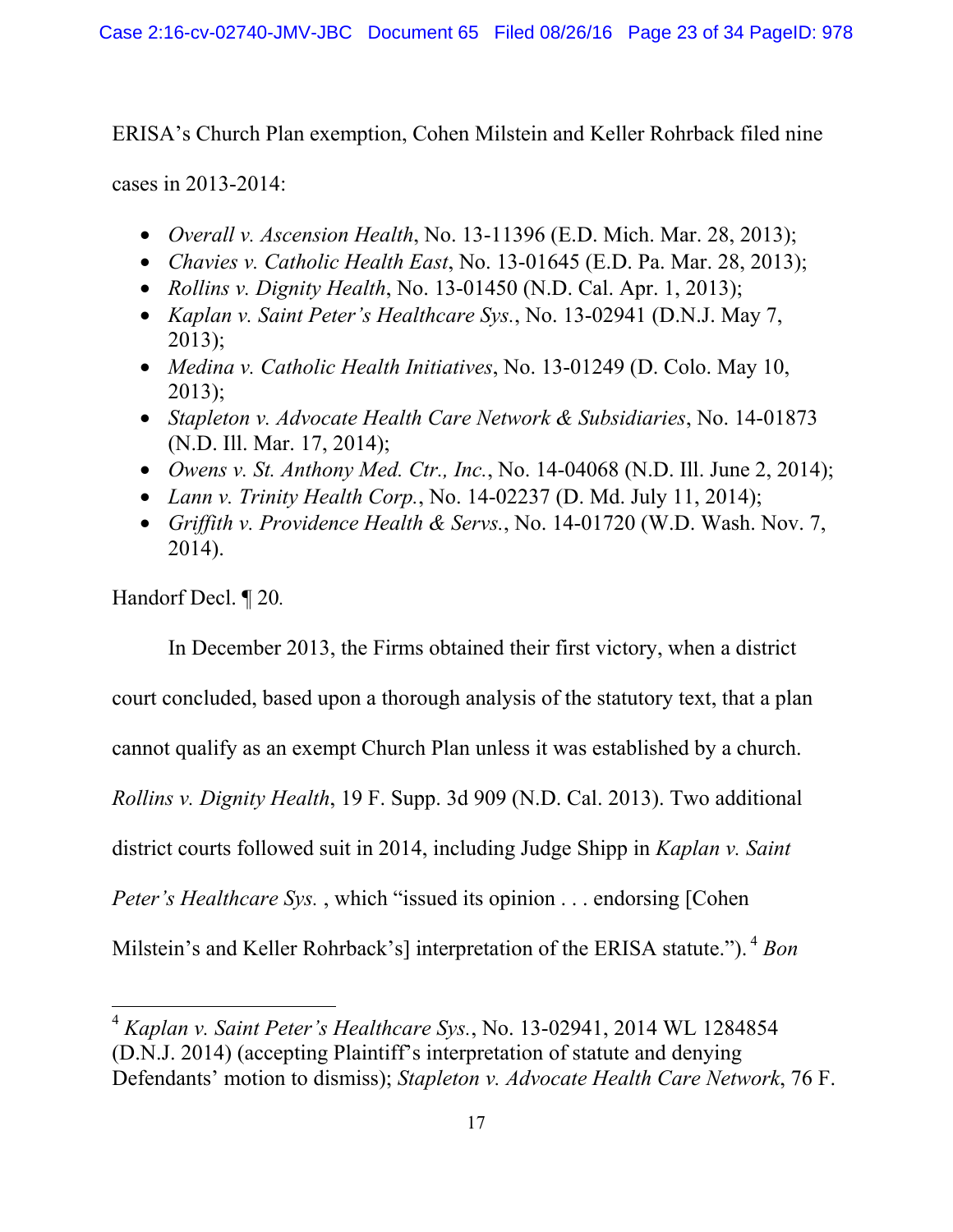*Secours*, Ex 2. at 4. Most recently, the Third, Seventh, and Ninth Circuits adopted the same statutory construction – that pension plans sponsored by hospital systems do not qualify as Church Plans because they were not established by churches. *Kaplan*, 810 F.3d at 175 (affirming Judge Shipp's denial of defendants' motion to dismiss); *Stapleton*, 817 F.3d at 517; *Rollins*, No. 13-1450, 2016 WL 3997259.

 In the district courts, in nine cases, the Firms have briefed motions to dismiss or for summary judgment. Kilgard Decl. ¶ 20.Taken as a whole this body of work, amounting to hundreds of pages, covers virtually all the church plan issues.<sup>5</sup> They have also briefed the statutory and constitutional issues in five appellate courts, have argued them in three appellate courts, and are "now defending those appellate decisions in opposing the petitions for a writ of certiorari to the United States Supreme Court," in *Kaplan* and *Stapleton*. *Bon Secours*, Ex 2. at 4.

 The Firms have not only briefed these legal issues, but have also litigated the facts relating to the Church Plan cases when the courts held that factual

 $\overline{a}$ 

Supp. 3d 796 (N.D. Ill. 2014) (same); *see also Rollins v. Dignity*, No. 13-01450, 2014 WL 6693891 (N.D. Cal Nov. 26, 2014) (granting plaintiff's motion for partial summary judgment).

 $5$  These issues include: the interpretation of the statute defining a church plan; the legislative history of the statute; the agency private letter rulings; the constitutional argument; the definition of a church; the meaning of "controlled by or associated with" as used in the statute; the requirements for establishing or maintaining a plan; standing; and the statute of limitations.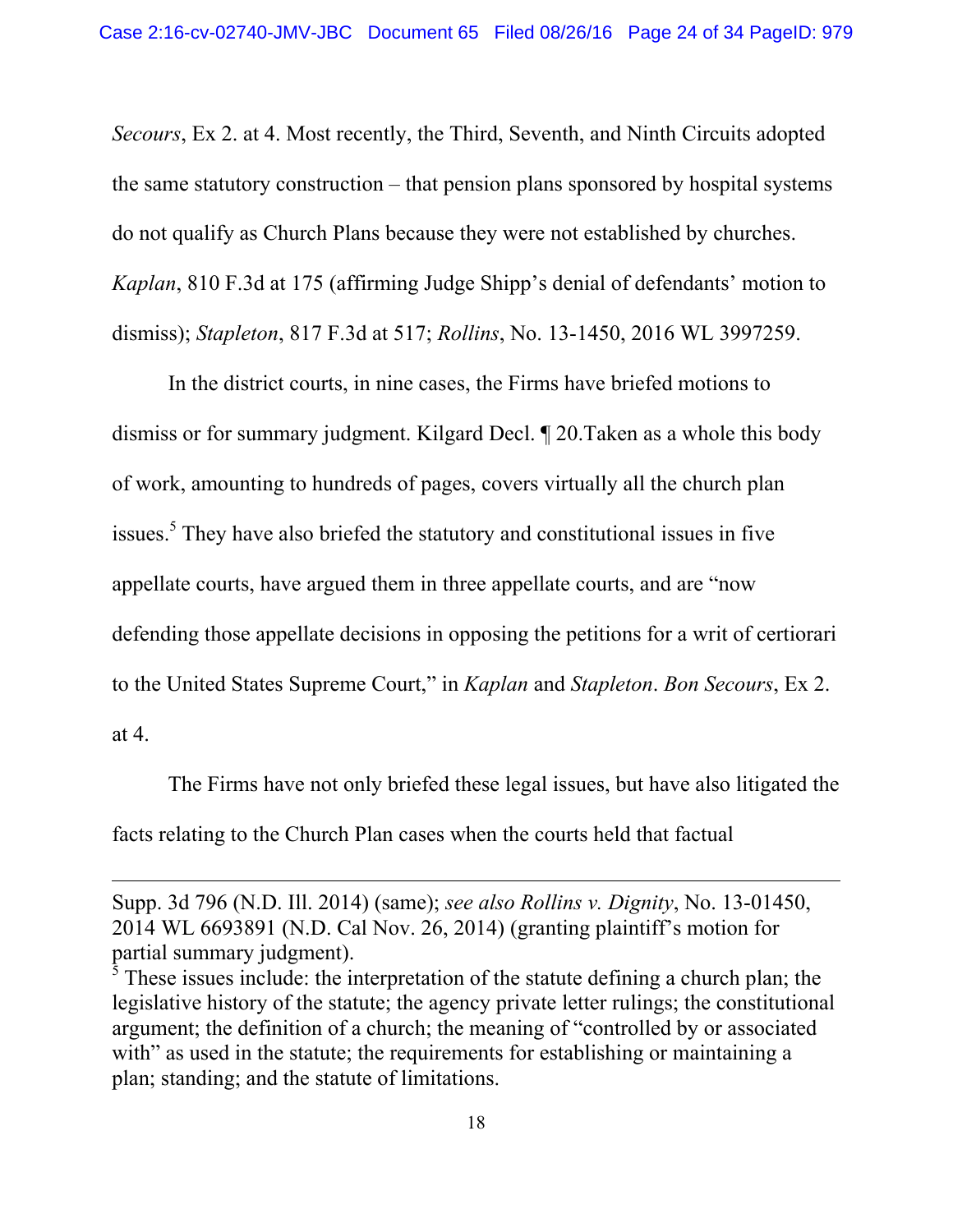development was required. In *Medina v. Catholic Health Initiatives*, No. 13-01249 (D. Colo.), the parties had completed fact and expert discovery and the case was within a few weeks of trial when the court granted summary judgment to the defense. *Medina v. Catholic Health Initiatives*, 147 F.Supp.3d 1190 (D. Colo. 2015).6 The Firms also developed a factual record in *Chavies v. Catholic Health East*, No. 13-01645 (E.D. Pa.), *Owens v. St. Anthony Med. Ctr., Inc.*, No. 14-04068 (N.D. Ill.) and are doing so again, now in *Carver v. Presence Health Network*, No. 15-02905 (N.D. Ill.).

 The Firms have also retained a variety of expert witnesses – including canon lawyers and actuaries – to testify, if necessary, regarding, *inter alia*, the definition of a church, pension funding levels and benefit calculations. Among the expert witnesses engaged by the Firms is Daniel Halperin, an emeritus professor at Harvard Law School, who in 1980 testified for the U.S. Department of Treasury about the Church Plan legislation at issue in these cases. *Medina*, *supra*, ECF No. 285-1 at 5-26; Handorf Decl. ¶ 23. Additionally, Cohen Milstein and Keller Rohrback recruited amicus curiae to file briefs in support of their statutory construction, including the Pension Rights Center, AARP, the National Employment Lawyers Association, and the American Civil Liberties Union.

 $\overline{a}$ 

<sup>&</sup>lt;sup>6</sup> That decision, explicitly rejected by the Third and Seventh Circuits in their opinions, is now on appeal to the Tenth Circuit.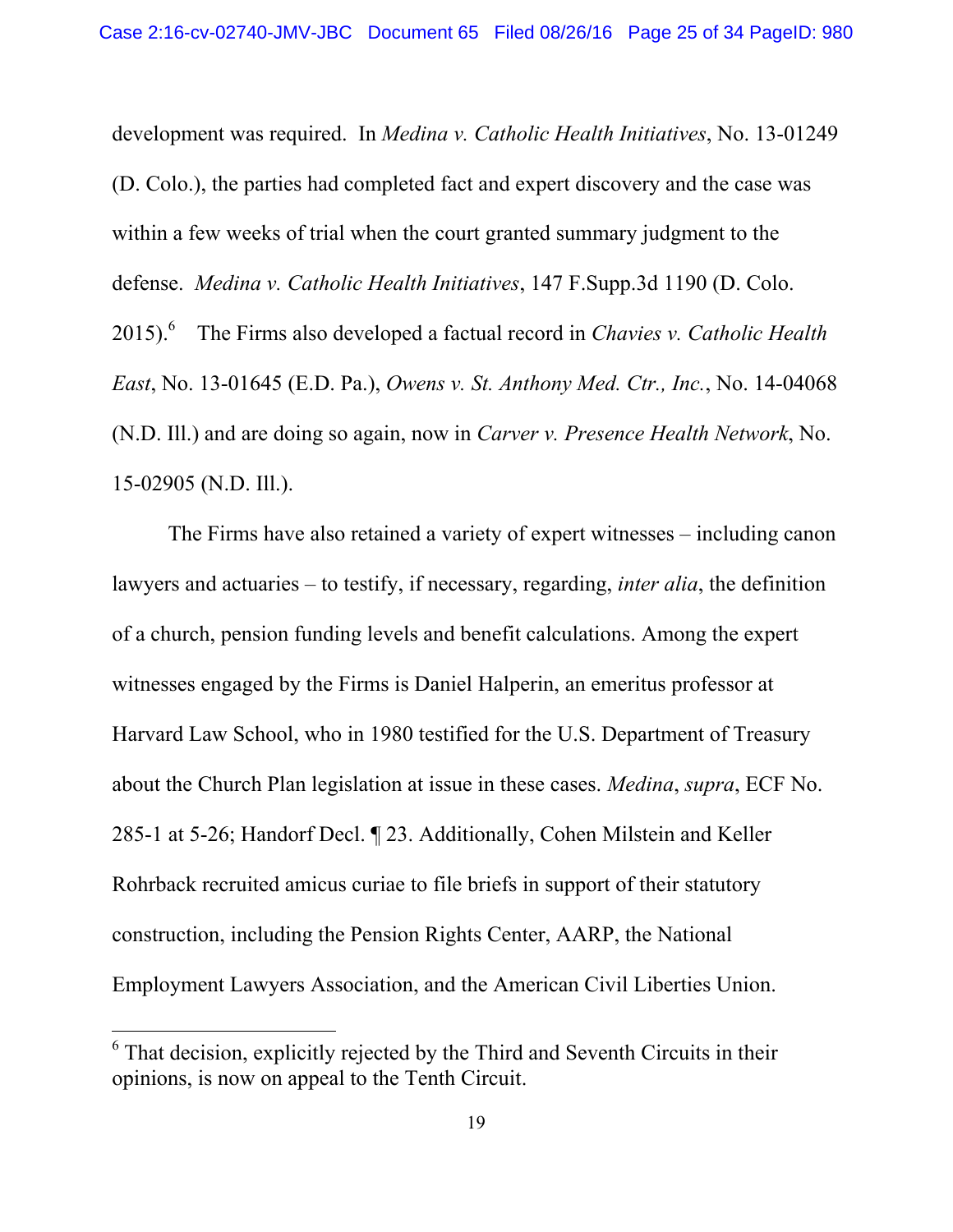Cohen Milstein and Keller Rohrback are the architects of the legal theories and litigation strategies in this area of the law. The Firms have paved the way for thousands of participants in plans sponsored by hospital corporations to pursue similar actions. They identified the abuse in claiming Church Plan status, developed it, and invested millions of dollars in attorney time and out of pocket expenses in the effort. Since 2014, they have filed eight additional cases, (including this one) involving the improper application of the ERISA Church Plan exemption. *See* Handorf Decl. ¶ 22. As the only firms to achieve such significant victories on the merits in the district and appellate courts, their ability to "*best*  represent the interests of the Class" are unparalleled. *Sanzone*, Ex. 3 at 1 (emphasis added); *Bon Secours*, Ex 2. at 5 (appointing Garbaccio's counsel lead because they are "more qualified to serve as interim lead class counsel").

 Garbaccio's Counsel's work on this important pension plan issue has garnered them the endorsement of two of the most prominent organizations concerned with protecting retirement benefits: the AARP and the Pension Rights Center. Both have gone so far as to offer sworn statements on behalf of the Firms, attesting to the organizations' belief that Garbaccio's Counsel will best represent the interests of the participants in the St. Joseph's Plan. Signorille Decl. ¶ 26; Ferguson Decl. ¶¶ 15, 21-22. Specifically, Mary Ellen Signorille, of the AARP,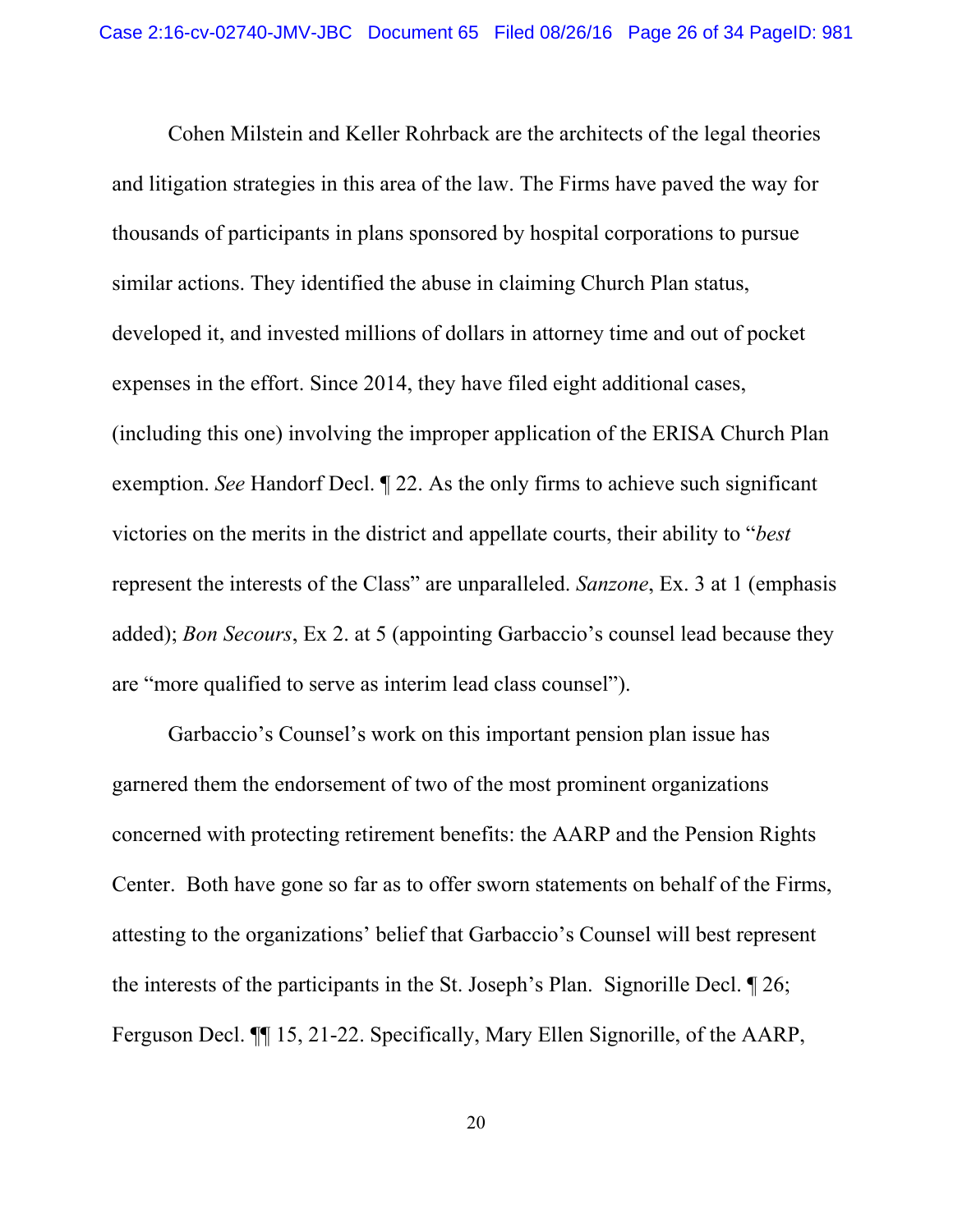stated that Garbaccio's counsel "together have the most competence, dedication, and resources to effectively litigate the church plan cases in a way that furthers the interests of the participants and advances the development of the law." Signorille Decl. ¶ 26. Similarly, Karen Ferguson, the director of the Pension Rights Center, stated that Garbaccio's counsel "have achieved unparalleled expertise in the numerous ERISA issues implicated by the church plan exemption." Ferguson Decl. ¶ 22.

### **b. Both Firms Are Premier Plaintiffs' ERISA Class Action Firms**

 Cohen Milstein and Keller Rohrback's experience handling class actions and other complex litigation further supports their appointment as Interim Co-Lead Counsel. *See, e.g., Crocker v. KV Pharmaceutical Co.*, 2009 WL 1297684 at \*2 (E.D. Mo. May 7, 2009) (interim lead counsel selected due to "extensive knowledge of ERISA through speaking engagements, writing, and serving on the ERISA committees of various bar groups"); *Adedipe*, 2014 WL 835174, at \*3 ("Cohen Milstein has also established that the firm has significant experience in class action litigation and ERISA actions. . . ."); *Nowak v. Ford Motors Co.*, 240 F.R.D. 355 (E.D. Mich. 2006) (appointing Keller Rohrback as Interim Co-lead Counsel "because of their extensive experience"). The Firms are national leaders in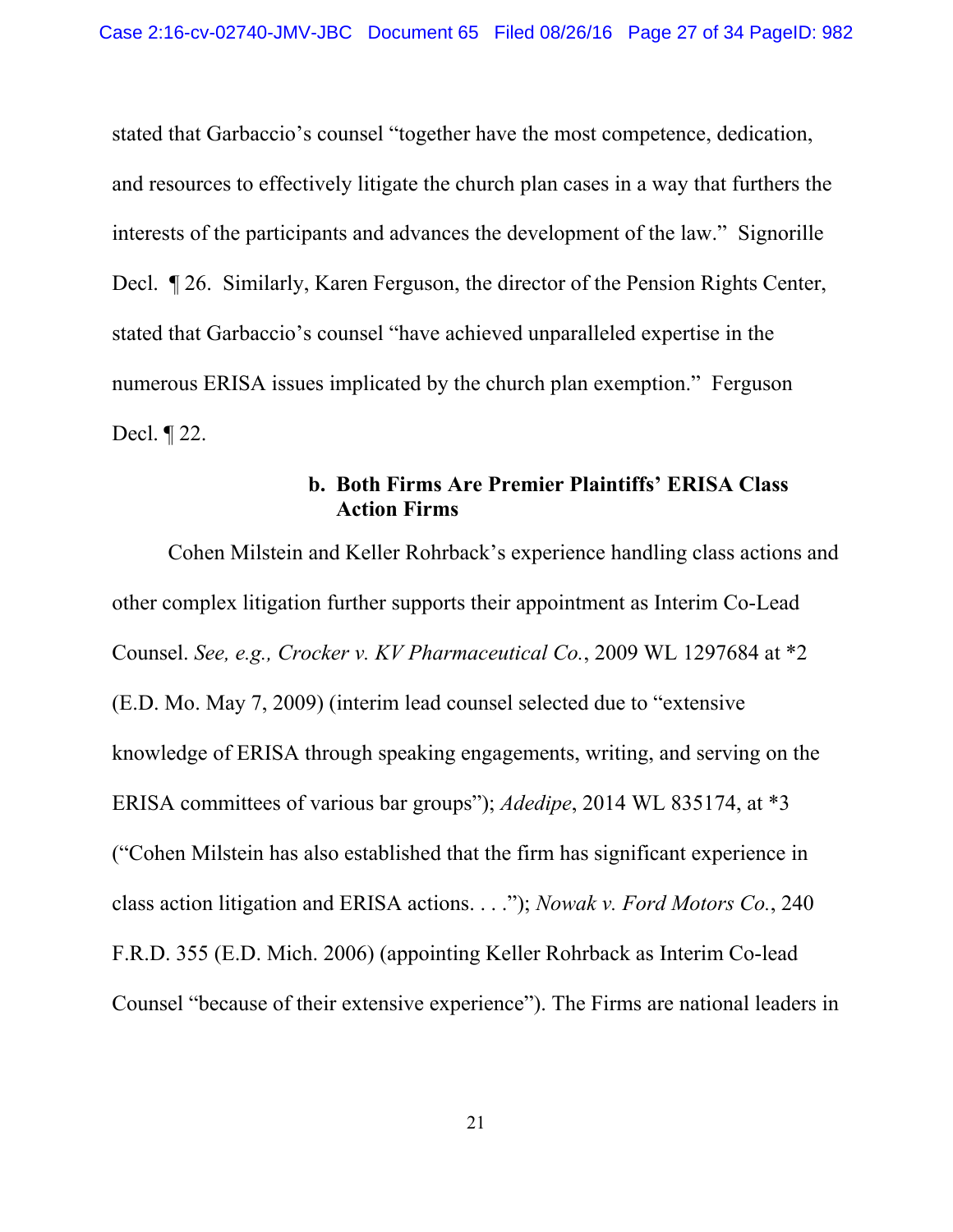class action litigation generally and have premier ERISA class action practices. Signorille Decl. ¶¶ 18, 20, 23; Ferguson Decl. ¶¶ 15, 22.

 Both Cohen Milstein and Keller Rohrback have extensive experience with a broad array of ERISA cases and have achieved considerable recoveries on behalf of ERISA plan participants and beneficiaries. Handorf Decl. ¶¶ 47-48; Kilgard Decl. ¶ 23. Each firm has litigated numerous ERISA class cases and served as lead or co-lead counsel in ERISA class action cases where contested leadership petitions were filed. *See* Handorf Decl. ¶ 48; Kilgard Decl. ¶ 23.

 Cohen Milstein has over 90 lawyers in seven U.S. cities and has a group of eight attorneys —with a combined 75+ years of ERISA litigation experience. Handorf Decl. ¶ 28. Under Karen Handorf's leadership, Cohen Milstein's Employee Benefits Practice Group has been devoted exclusively to litigating complex ERISA class actions. *Id*. Before joining Cohen Milstein in 2007, Ms. Handorf spent more than 25 years enforcing all aspects of ERISA litigation issues at the DOL. Handorf Decl. ¶ 30. Moreover, she served as the second-highest ranking lawyer for enforcement of the provisions of ERISA at issue there. *Id*.; Ferguson Decl. ¶ 15. Ms. Handorf's breadth and depth of ERISA knowledge is unparalleled in the plaintiff's bar and she is a frequently requested to speak on ERISA issues. Signorille Decl. ¶ 21; Ferguson Decl. ¶¶ 15-16, 18. She is one of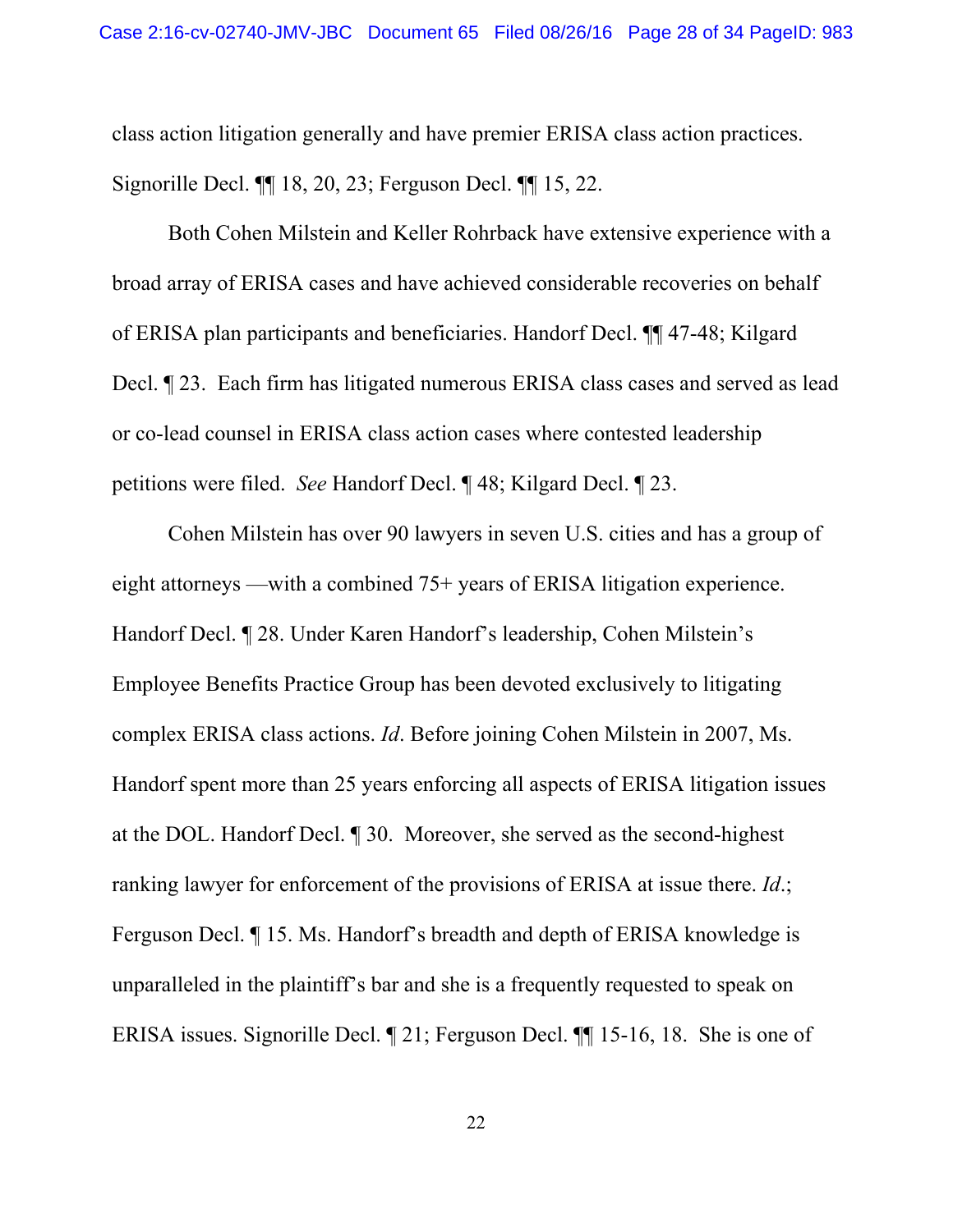the few plaintiffs' lawyers in the country elected to the College of Employee Benefits Counsel, based on her significant contributions to the advancement of the employee benefits field. Handorf Decl. ¶ 32.

 Cohen Milstein's litigation team also includes Michelle Yau, who began her career in the Honors Program of the Department of Labor and has litigated solely ERISA class actions at Cohen Milstein for almost a decade. *See* Handorf Decl. ¶ 38. Ms. Yau received her law degree from Harvard Law School in 2003, where she was awarded several public interest fellowships, including the Heyman Fellowship for academic excellence and a demonstrated commitment to federal public service. *Id.* 139. Ms. Yau graduated Phi Beta Kappa with a B.A. in Mathematics from the University of Virginia. *Id.*  $\llbracket 40$ . Ms. Yau has litigated some of the most significant ERISA lawsuits since she started at the Department of Labor. *Id.* ¶ 42.

 Keller Rohrback has been at the forefront of many favorable and groundbreaking decisions in many ERISA class action cases. Keller Rohrback's strength lies in its people, including 70 attorneys who include accountants, economists, computer technology experts, and former prosecuting attorneys. Kilgard Decl. <sup>¶</sup> 3, Among its ranks, Keller Rohrback boasts attorneys who have litigated ERISA cases since the Act's passage in 1974, have testified before Congress and Congressional committees on ERISA amendments and pension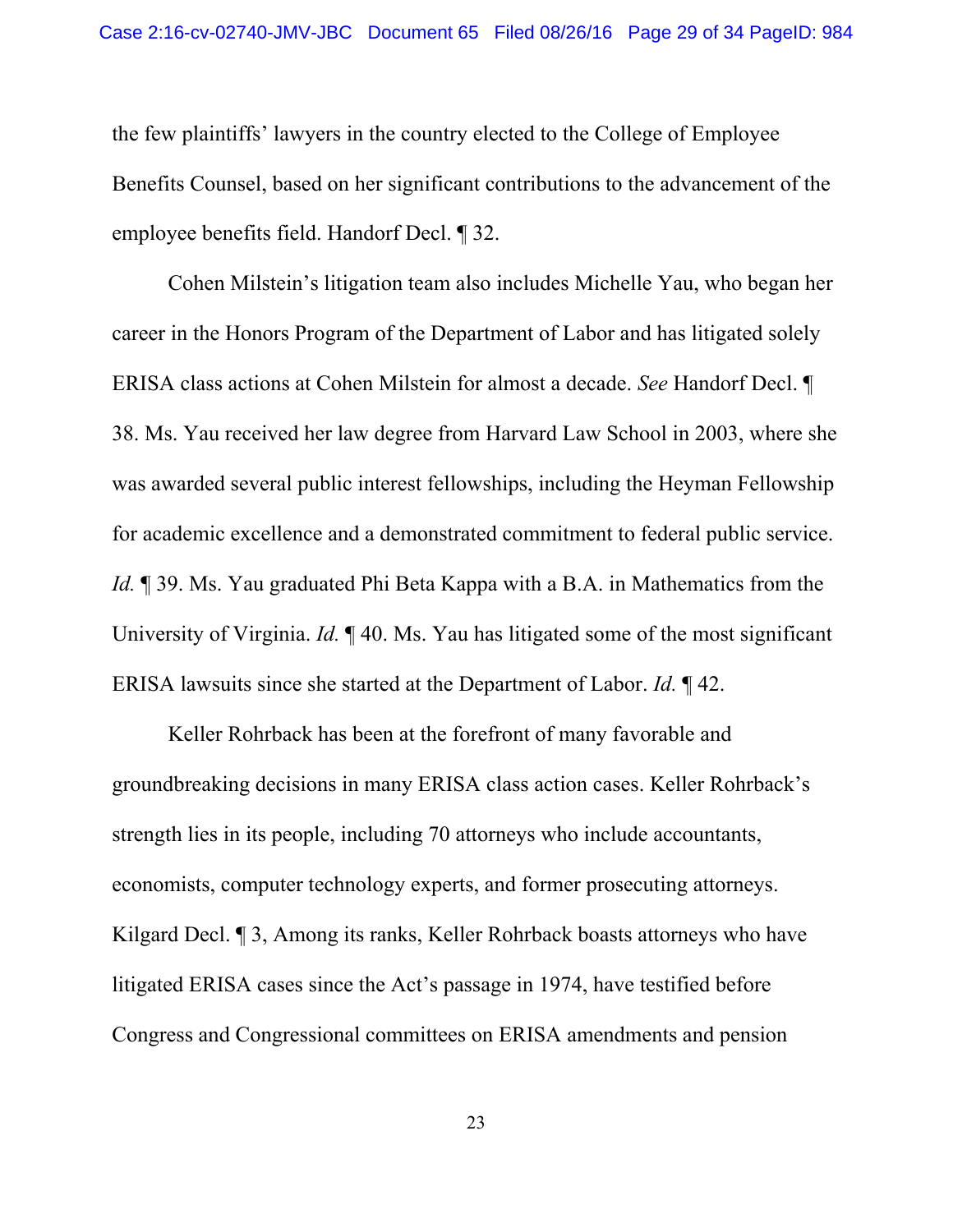issues, and have served as editors and authors of ERISA's most preeminent publications. *See, e.g., Jeffrey Lewis, et al.*, Employee Benefits Law (Jeffrey Lewis et al. eds. 3d ed.) (2012 and Supp. 2015) (Co-Chair of the Board of Senior Editors Jeffrey Lewis; Senior Editor David Preminger; Chapter Editor and Contributing Author Erin Riley); Kilgard Decl. ¶ 24.

 Lynn Sarko, who leads the firm's complex litigation group, is a nationallyrecognized leader in complex litigation, having been selected by federal courts nationwide to serve as lead or co-lead counsel in a wide variety of ERISA cases. *Id.*  $\mathbb{I}$  22. Ron Kilgard, a member of Keller Rohrback's complex litigation team, graduated *cum laude* from Harvard College in 1973 and *magna cum laude* from Arizona State University College of Law. *Id.* ¶ 5 fn.2. Significantly as it relates to the issues at bar, Mr. Kilgard is also a 1975 graduate of Harvard Divinity School. *Id.* The combined experience between Cohen Milstein and Keller Rohrback results in a group well-versed in ERISA complex litigation. The Firms are well suited to lead the putative class. *Id.* ¶ 26.

#### **3. Cohen Milstein and Keller Rohrback Have Abundant Resources to Adequately Represent the Class**

 Cohen Milstein and Keller Rohrback have more than sufficient financial resources to litigate large cases, easily satisfying the fourth factor – resources available to represent the class. Each firm has litigated numerous large-scale class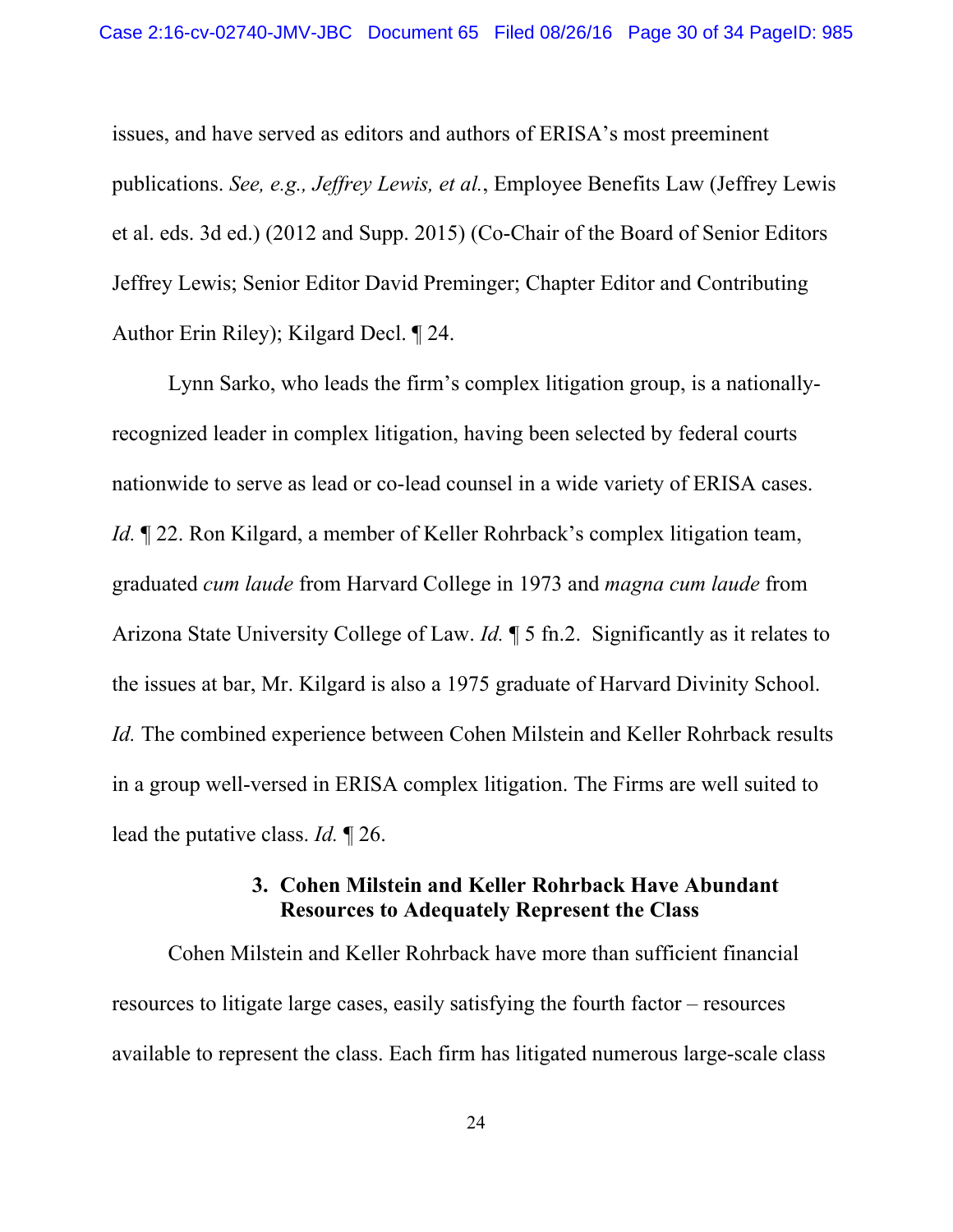actions. *See* Kilgard Decl. ¶ 26; Handorf Decl. ¶ 50. Cohen Milstein's ample financial resources has enabled it to litigate complex class actions without reimbursement of fees and expenses for years, including in the *Dukes v. Wal-Mart*, No. 01-02252 (N.D. Cal.) employment discrimination class action, pending since 2001, and a securities fraud action against BP related to the Deepwater Horizon oil spill. Handorf Decl. ¶ 47. Likewise, Keller Rohrback litigated cases involving the 1989 oil spill of the Exxon Valdez and the Enron 401(k) for years without recovering fees and expenses. Kilgard Decl. ¶ 25.

 Both Firms pride themselves on the quality of their legal work and their ability to litigate zealously and creatively with the highest ethical standards. Together, the Firms possess extensive in-house document hosting capabilities and are well-versed in conducting discovery on a nationwide scale. The Firms' combined experience and resources will allow them to streamline the litigation and create efficiencies unavailable to other firms. Thus, this factor under Rule 23(g) also weighs in favor of appointment of Garbaccio's counsel.

#### **IV. CONCLUSION**

 For these reasons, Plaintiff Garbaccio respectfully requests that the Court: (a) appoint Plaintiff Garbaccio as Interim Lead Plaintiff and (b) appoint Cohen Milstein and Keller Rohrback as Interim Co-Lead Counsel.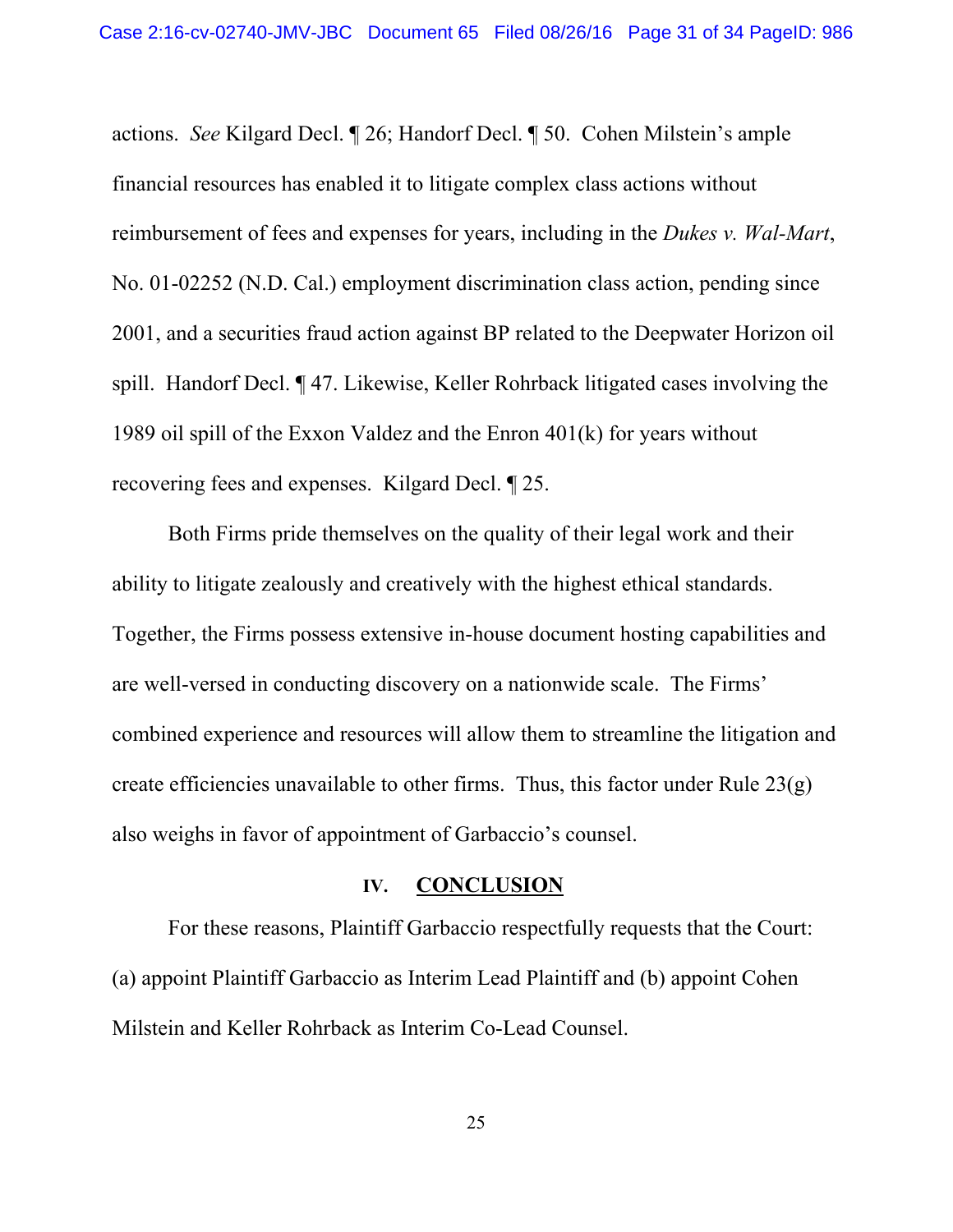Respectfully submitted,

*/s/* Scott Lempert

Scott Lempert, NJBN 035281995 Karen L. Handorf, *admitted pro hac vice* Michelle C. Yau, *admitted pro hac vice* Kira L. Hettinger, *admitted pro hac vice* **COHEN MILSTEIN SELLERS & TOLL, PLLC** 1100 New York Avenue, N.W. Suite 500, West Tower Washington, DC 20005 Tel: (202) 408-4600 Fax: (202) 408-4699 Email: slempert@cohenmilstein.com khandorf@cohenmilstein.com myau@cohenmilstein.com khettnger@cohenmilstein.com

Laura R. Gerber, *admitted pro hac vice* Lynn Lincoln Sarko, *admitted pro hac vice*  Havila C. Unrein, *admitted pro hac vice* 

**KELLER ROHRBACK L.L.P.**

1201 Third Avenue, Suite 3200 Seattle, WA 98101-3052 Tel.: (206) 623-1900 Fax: (206) 623-3384 Email: lgerber@kellerrohrback.com lsarko@kellerrohrback.com hunrein@kellerrohrback.com

Ron Kilgard, *admitted pro hac vice*  **KELLER ROHRBACK L.L.P.**  3101 North Central Avenue, Suite 1400 Phoenix, AZ 85012 Tel.: (602) 248-0088 Fax: (602) 248-2822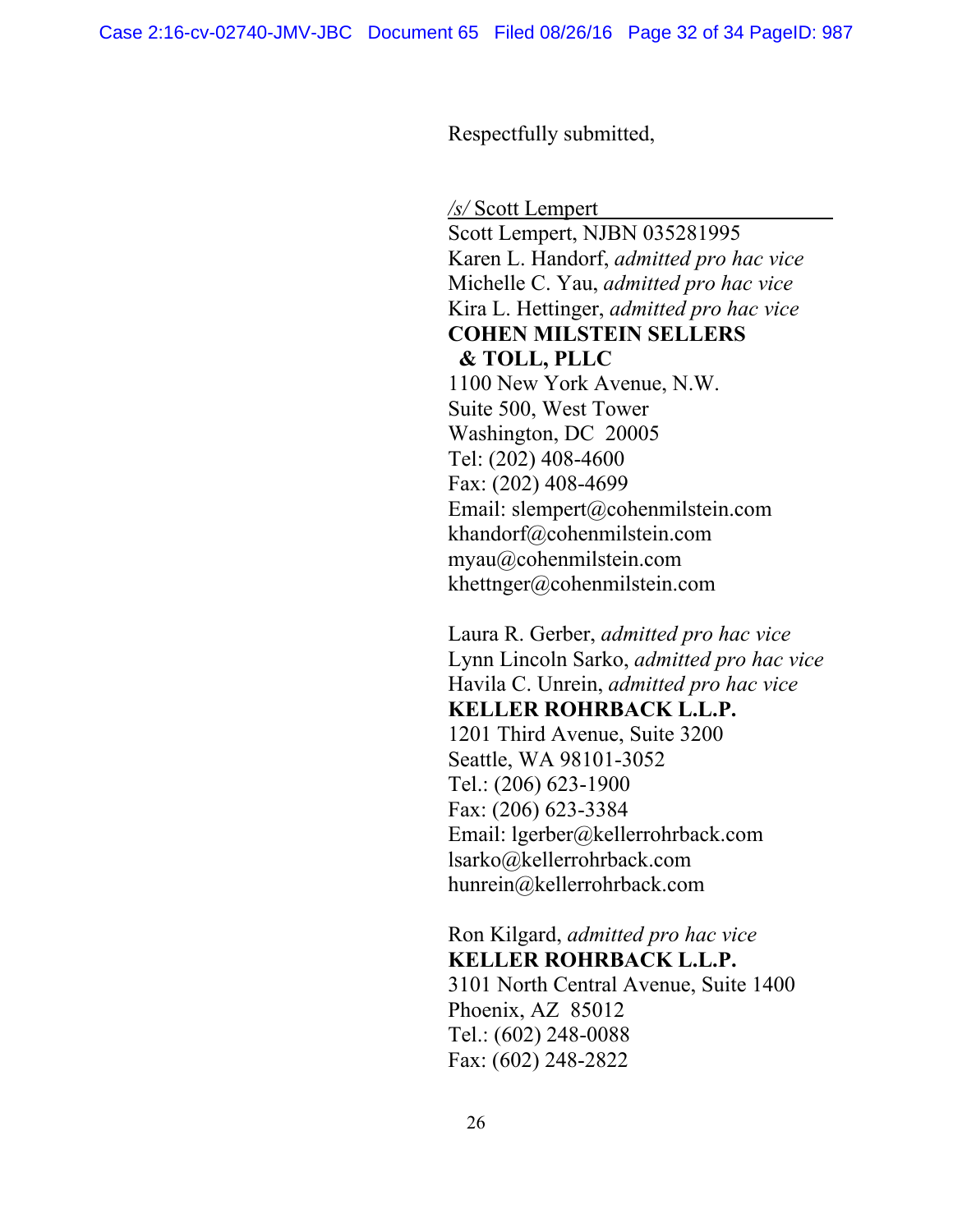Email: rkilgard@kellerrohrback.com

# *Attorneys for Plaintiff*